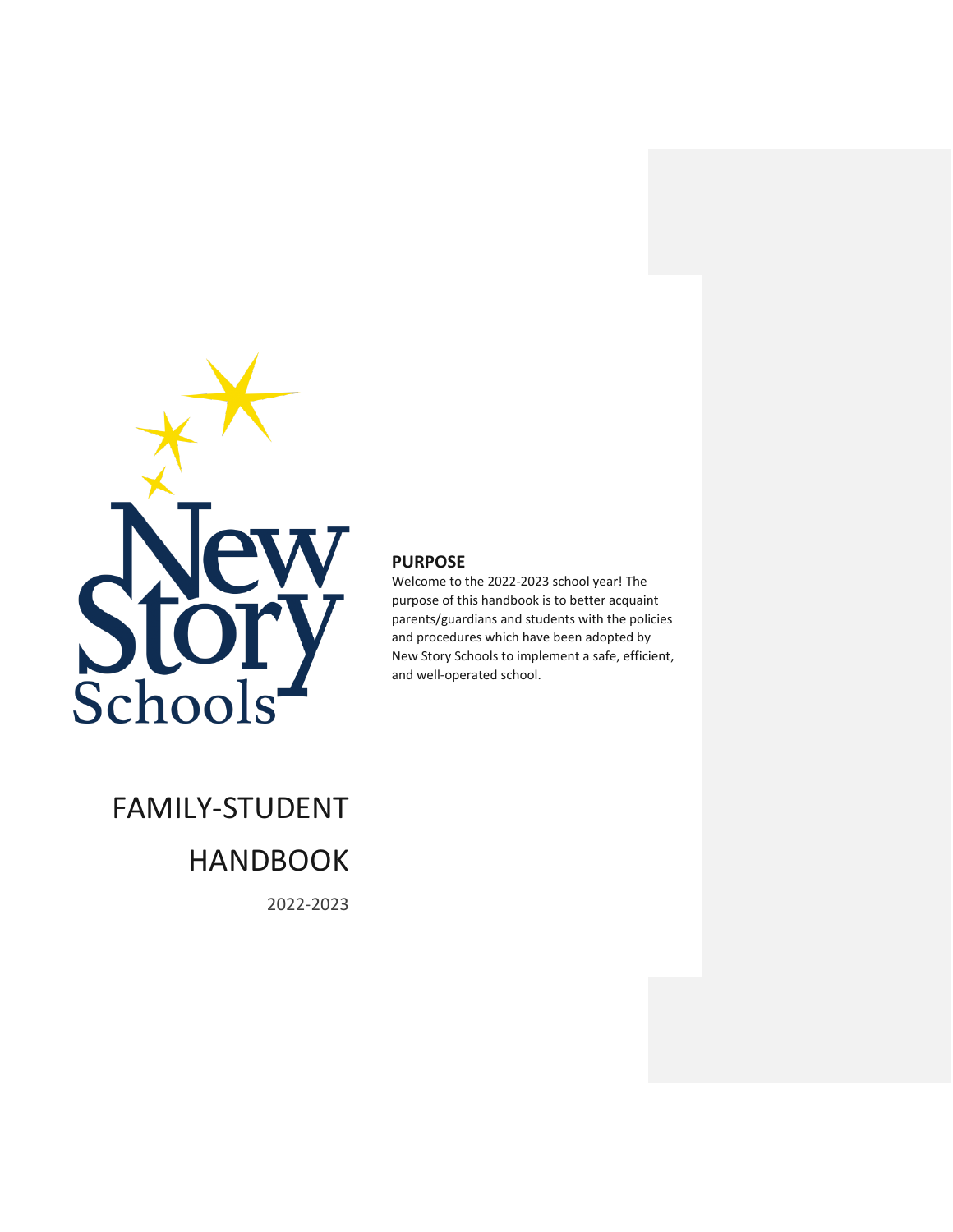#### *MISSION & VISION*

New Story Schools educate students with serious and complex behavioral and educational challenges. We provide the necessary supports to help students and their families create new stories of success and growth.

Our vision is for all students to grow and to develop as individuals to prepare for meaningful adult lives. Since the company's inception in 1997, our highly skilled educators and therapists have been working with students and their families to provide personalized education and support to help them overcome challenges and achieve success.

### *BELIEFS AND PRACTICES*

New Story Schools provide a solid educational program in an environment that allows for social, emotional, and behavioral growth. Our small class size allows staff to focus on the individual needs of the student. Individual needs are met through the implementation of the Individualized Education Plans (IEPs) and in collaboration with other related service providers.

The staff at New Story Schools work closely with parents/guardians and the student's home school district and complies with all Commonwealth of Pennsylvania regulations for licensed private schools and special education programs. Each classroom is staffed with a certified special education teacher and other necessary support staff. The type and number of support staff utilized in the classroom is based on the number of students in the classroom and the individual needs of each student. All teachers at New Story Schools are certified by the Commonwealth of Pennsylvania.

### *STUDENT RIGHTS AND RESPONSIBILITIES*

Students of New Story Schools are ensured the right of privacy, safety, emotional security, personal property and personal space. This will be strictly adhered to and only changed if the site administrator feels there is a reasonable suspicion of any act or item which may pose serious or illegal threat to any student/staff member at New Story Schools.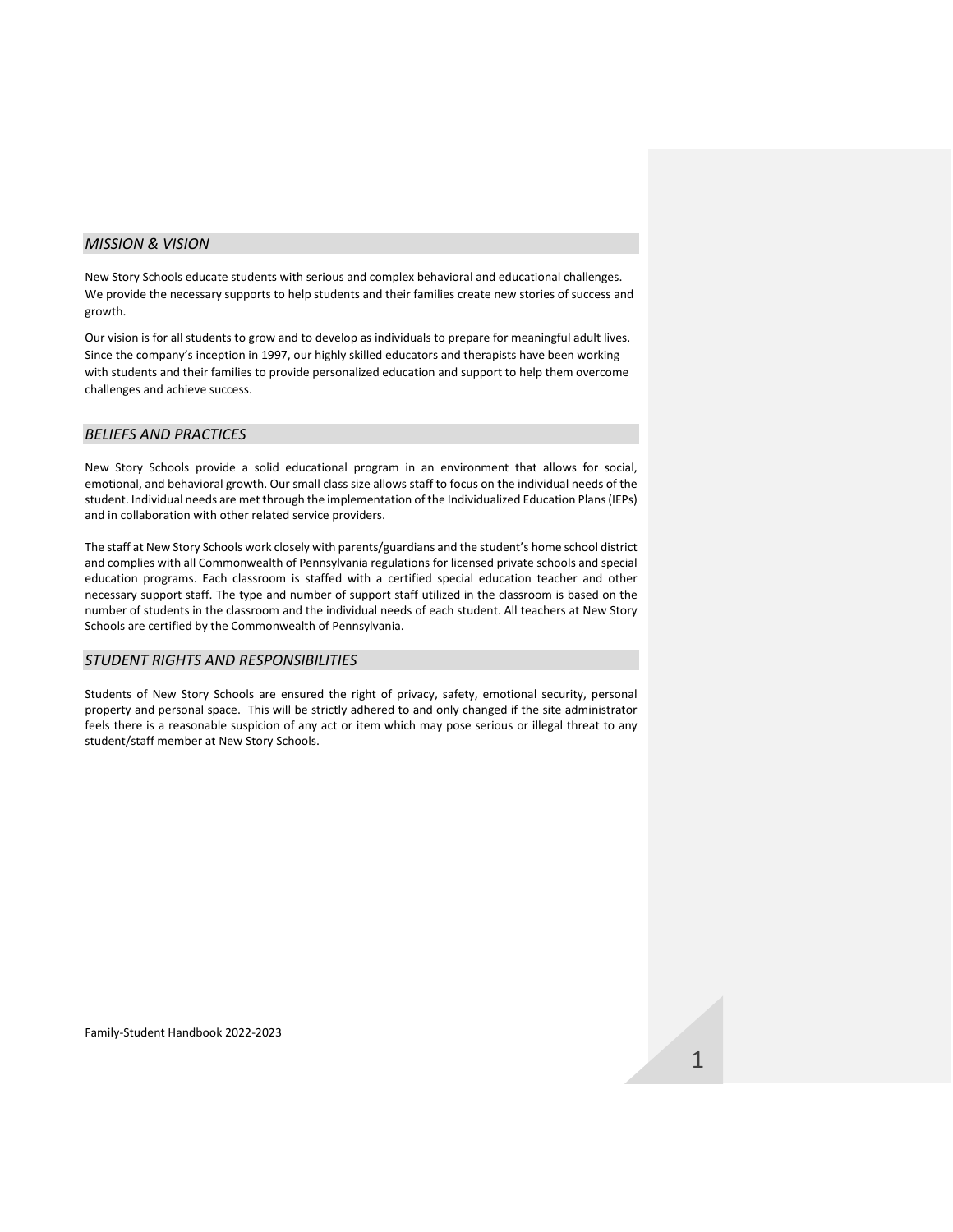## **Welcome Back to New Story Schools!**

Dear Parent(s) and/or Guardian(s),

On behalf of the staff at New Story Schools, I am happy to welcome you to the 2022-2023 school year! We look forward to a productive partnership with you to ensure your child can achieve their highest potential. Your guidance and support to your child's learning program is valuable. You can best support your child by ensuring that they:

- 1) Attend school daily and arrive on time
- 2) Return all paperwork sent home
- 3) Share school experiences with you so that you are aware of their school life
- 4) Inform you if they need additional support in any are or subject
- 5) Act with the safety of themselves and others in mind

Along with the items listed above, we have a few reminders for the first week of school, which will begin on 8/23/2022:

- 1) Please return the student information packet as soon as possible. These are essential to having the necessary information for our student and medical files.
- 2) We must have a physician's order and prescription to administer ANY medications during the school day.
- 3) Your home school district will be contacting you with the transportation schedules for your child
- 4) Please send your student with any items he/she may need throughout the day, such as hygiene items, snacks, and a change of clothing (if applicable).

We thank you for your support and look forward to collaborating with you this year!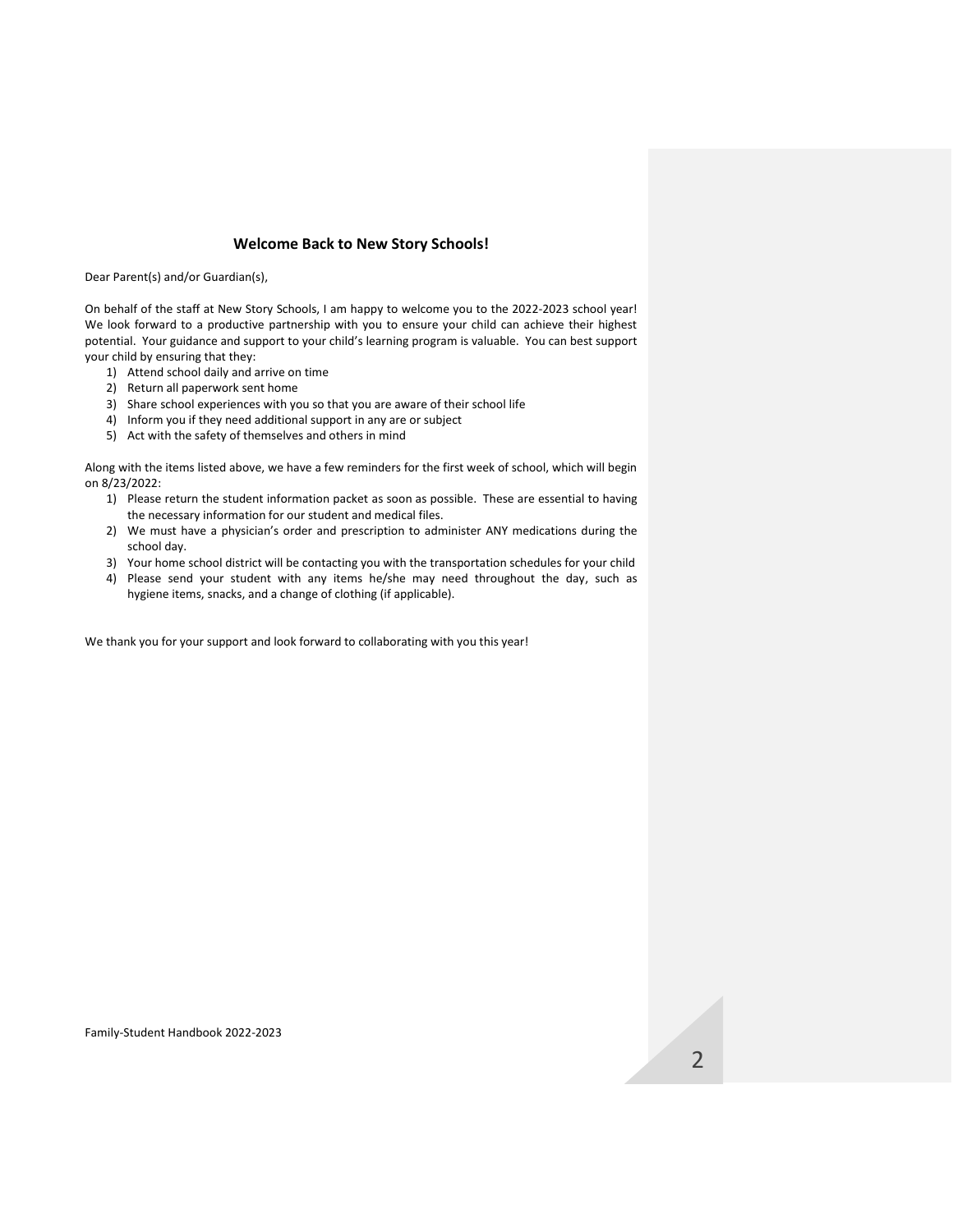# Table of Contents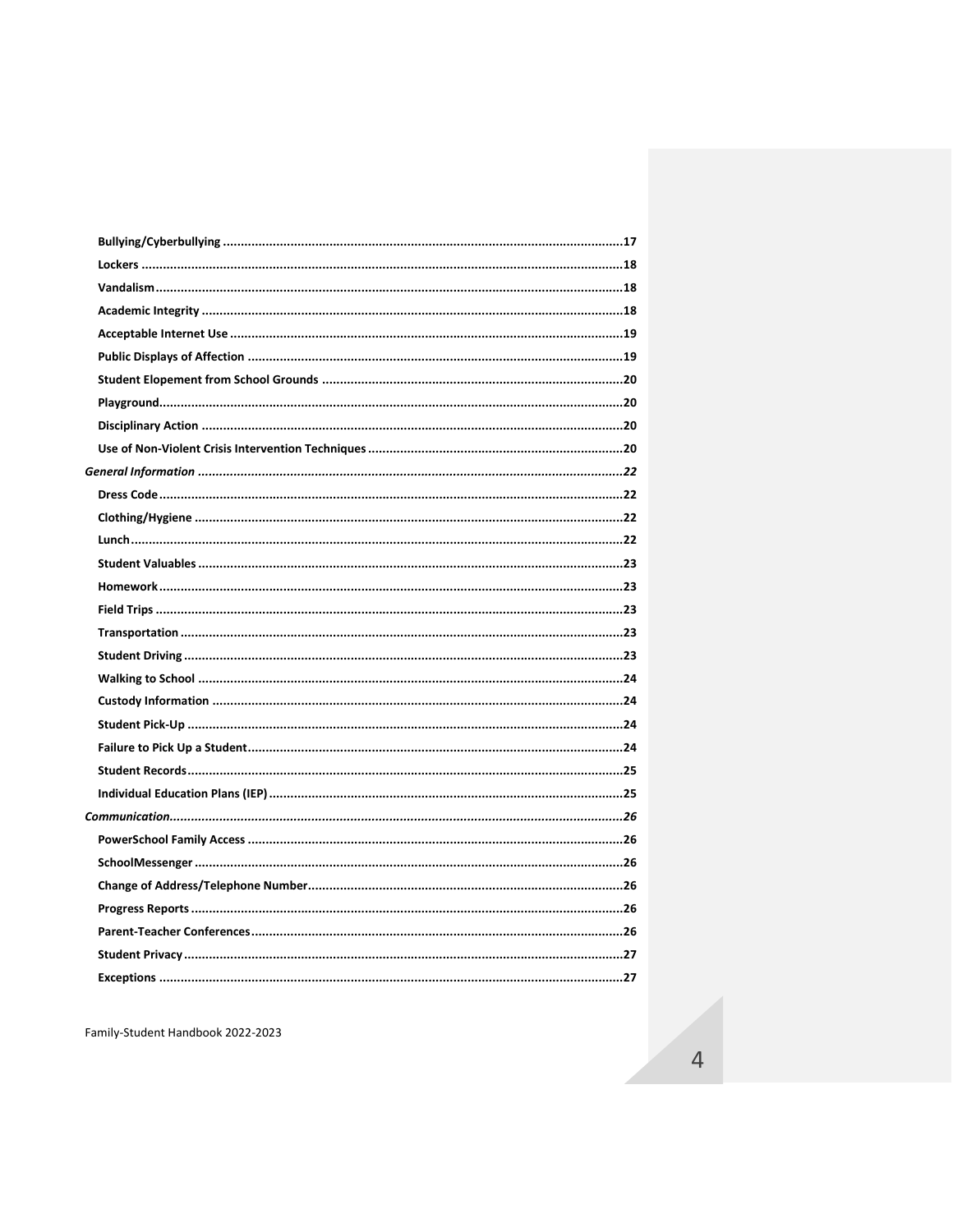# *School Hours and Attendance*

### <span id="page-5-1"></span><span id="page-5-0"></span>**School Day Schedule**

Classroom schedules/school calendars will be given to each parent/guardian at the beginning of the year and parents/guardians will be notified in the event of a schedule change.

At the beginning of the school day, students will be met by New Story Schools staff at their bus and taken directly to their classrooms. At the end of the school day, students will be taken back to their bus by New Story School staff. Bus drivers will not be permitted to escort students in/out of the building.

Students being transported by car should be dropped off 5 minutes prior to the start of the school day and picked up promptly at dismissal time. Specific drop-off and pick-up information will be distributed at the beginning of the school year.

In certain extreme situations, and as deemed necessary by an administrator and/or school district, a student's school day schedule may be altered to accommodate individual student needs.

## <span id="page-5-2"></span>**School Calendar**

The school calendar will be distributed by the first week of school and is also available in the PowerSchool Family Access portal and on the New Story Schools website. Occasionally, circumstances may require a change to the school calendar (e.g., snow days or other unexpected closures). When the calendar is revised, these changes will be reflected in PowerSchool Family Access and communicated to families via paper sent home and/or text and email messaging. Please contact the school with any questions regarding the school calendar.

### <span id="page-5-3"></span>**Delayed Openings and School Closings**

In the event of inclement weather or mechanical breakdown, the school may be closed, or the starting time may be delayed. These same conditions may also necessitate early dismissal. Reports of closures or delayed opening will be broadcast beginning at 6:00 AM on your local radio/tv stations, [www.newstoryschools.com,](http://www.newstoryschools.com/) and by School Messager alerts.

Please do not call the school for delay or closure information, as the telephone lines must be kept open for emergencies.

If your home school district closes, but New Story Schools is still open, you may choose to transport your student to/from school or keep them at home. This would be considered an excused absence. **If your district is open but New Story Schools is closed, do not bring your child to school!** 

## <span id="page-5-4"></span>**Attendance and Absences**

Regular school attendance is imperative for student achievement in all areas. As such, students are expected to be in school, on time, each day school is in session, except for personal illness or preapproved absences.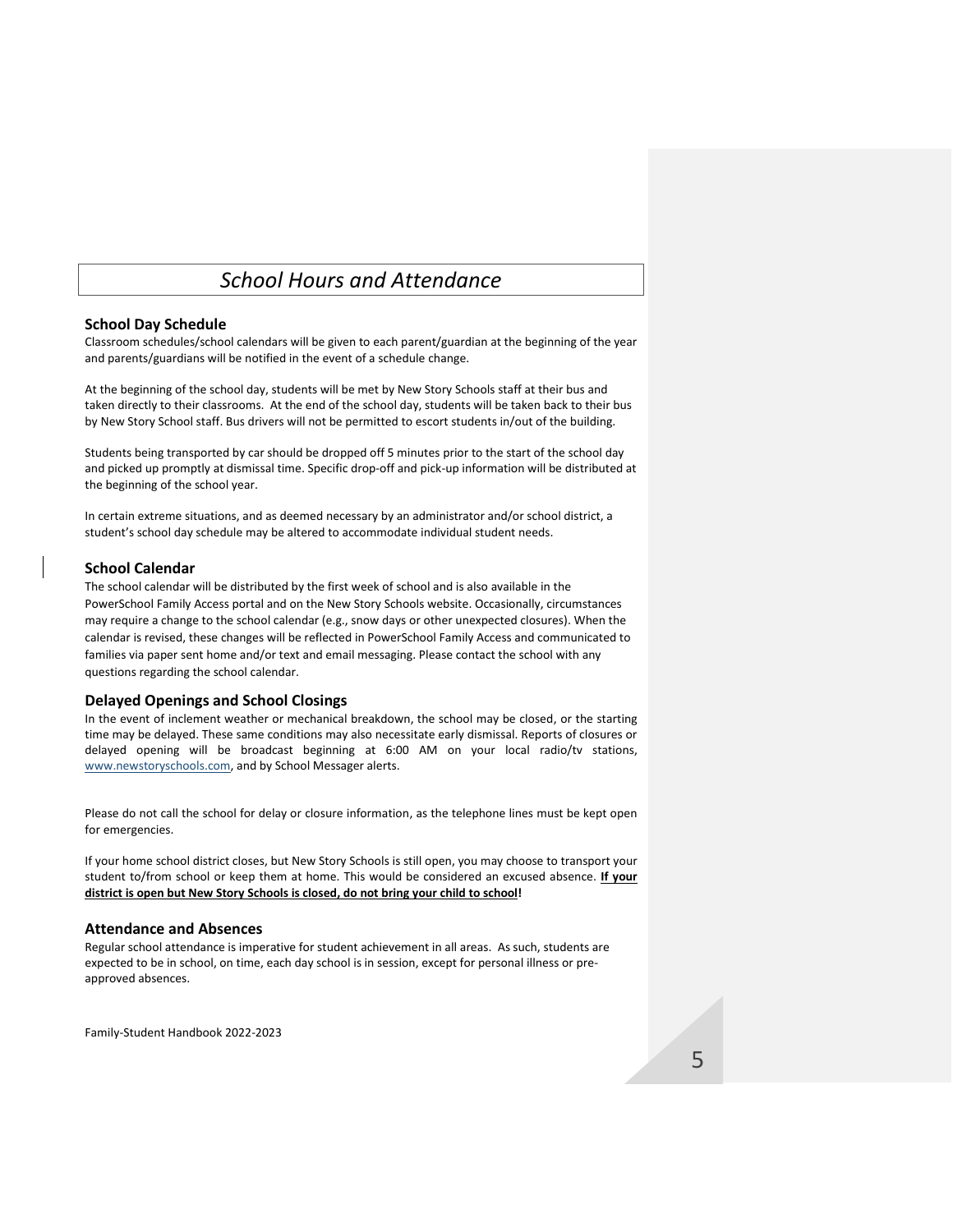Absences from school are defined by the state and include legal/excused absences and illegal/unexcused absences. Both types of absences are outlined below. Only the student's parents/guardians may provide an excuse for an absence. The Director reserves the right to determine which absences are, or are not, considered legal or excused absences. In addition, the Director retains the right to request a note, or as deemed appropriate, a physician clearance following an absence.

As per state regulations, students are allotted a MAXIMUM of (10) TOTAL absent (excused or unexcused) days for the school year. Any absence beyond (10) cumulative days will require a doctor's note from there on out. If neglected by parents/guardians, it will be reported to the appropriate authorities for failing to comply with the statutory requirements of compulsory attendance (any student between the ages of six and 18).

### <span id="page-6-0"></span>**Legal or Excused Absences**

Students may legally be absent because of personal illness, quarantine, impassable roads, death in the immediate family, or other compelling situations directly affecting the student.

#### A student returning from a legal or excused absence will be required to provide a note.

The following requires a doctor's note upon returning to school:

- Upon returning from three (3) consecutive excused absences.
- Upon returning from an absence due to a communicable illness/disease.
- Upon returning after exceeding (10) cumulative absences for the school year.

The Director will notify the local home school district in the event a student requires an extended absence due to an illness.

#### <span id="page-6-1"></span>**Illegal or Unexcused Absences**

Absence of students resulting from parent/guardian neglect, illegal employment, or truancy is unexcused and/or illegal according to compulsory attendance regulations. Parents/guardians are responsible for exercising whatever reasonable supervision and control is necessary for their student to maintain regular attendance.

**A student returning following an unexcused absence will be required to have a note upon their return to school**. The Director, or designee, will contact the parents/guardians of any student who has three (3) consecutive days of unexcused absences to determine why the student is absent and the anticipated return. As required by state law, the Director will notify the Superintendent of the student's home school district when a student has three (3) or more unexcused absences and additionally thereafter in compliance with law.

#### <span id="page-6-2"></span>**Educational/Vacation Absences**

Parents/guardians may request an educational absence for travel or other personal business. All requests for educational absences must be submitted in writing to the Director. Educational absences will be limited to a maximum of ten (10) days per school year.

Discretion is strongly advised in seeking approval for an educational absence. Absence from school can be very detrimental for some students. Parents/guardians are asked to give this careful consideration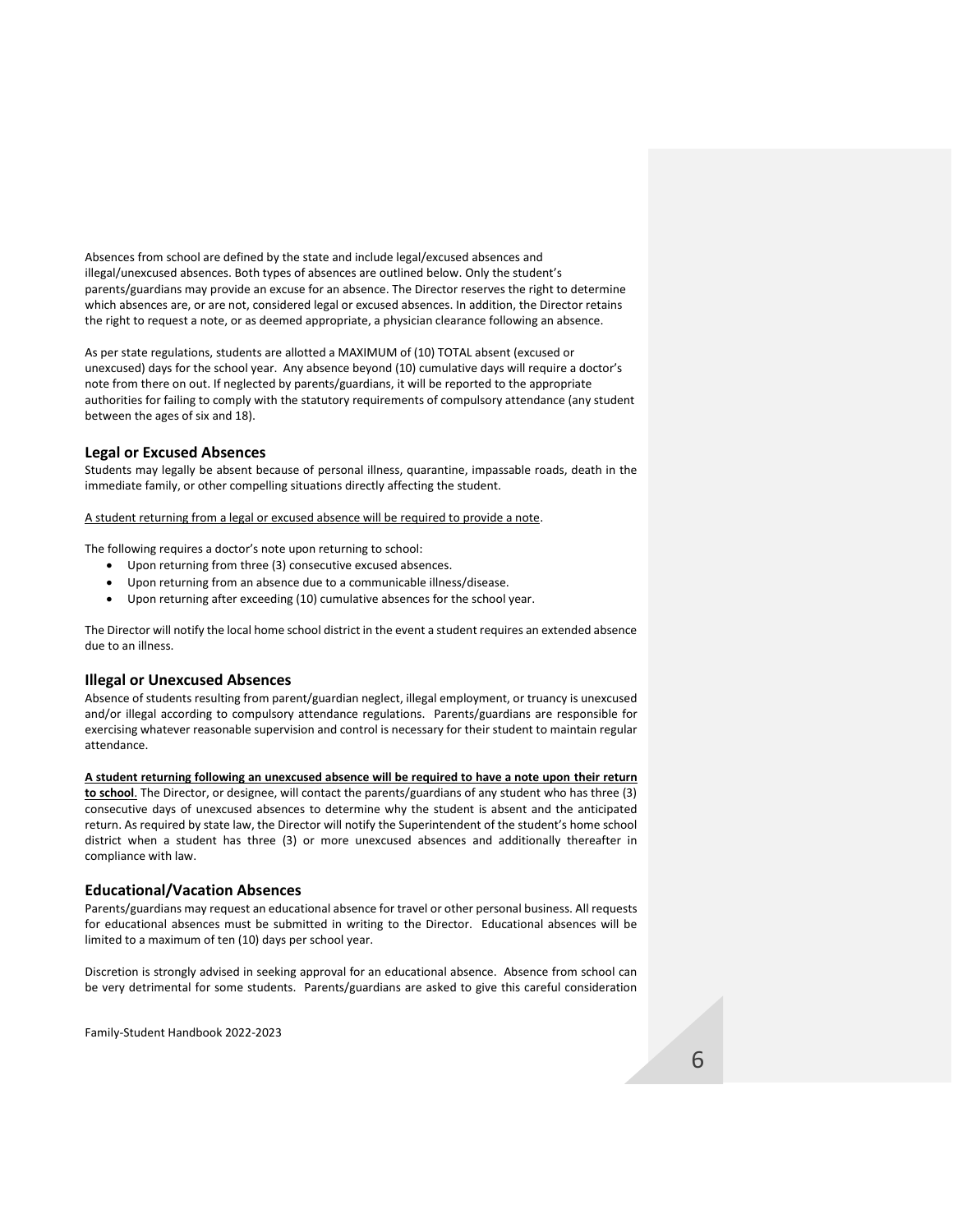before deciding on a trip or activity that requires an absence from New Story Schools. Parents/guardians and students must take responsibility for finding out what work will be missed and to secure that work prior to the absence.

#### <span id="page-7-0"></span>**Persistent Absences and Truancy**

Persistent or excessive absences, whether excused or unexcused, may seriously affect students' performance in school. This includes full day absences, tardiness, and early dismissals. The Director will request a team meeting with the school district, parents/guardians, and the education staff at New Story Schools to discuss persistent or excessive absences.

If it becomes evident that the student has an underlying medical condition that is the basis for the excessive absences the school will consider modifying the student's education program to address the health needs.

In light of truancy legislation passed into law in 2016, the definitions listed below should be reviewed by students and parents/guardians. New Story Schools will issue notifications and develop an attendance improvement plan according to Pennsylvania's Truancy Law.

**Truant**: having three (3) or more school days of unexcused absence during the current school year. **Habitual truancy**: having six (6) or more school days of unexcused absences during the current school year. These absences *do not need to be consecutive* to be determined as habitual.

## <span id="page-7-1"></span>**Early Dismissal**

Parents/guardians are encouraged to leave their child in school all day. Medical, dental, or other appointments should be scheduled outside school hours and on school holidays whenever possible.

If a student needs to be dismissed early, they must bring a note to the teacher stating the time they will be picked up and the reason for the early dismissal. When picking up a student during the school day, a parent/guardian must check in at the office and sign the student out with the classroom teacher/administrative assistant.

If a student arrives more than 15 minutes after the start of the school day, this is a late arrival and require a parent excuse to be considered present for the school day. Parents are required to sign their child in at the front office upon arrival if it is more than 15 minutes after the start of the school day. It is also the parent/guardian's responsibility to communicate any daily transportation changes directly with the transportation company.

If a student leaves more than 15 minutes before the end of the day, this is considered an early departure and require a parent excuse to be considered present for the school day.

Students who arrive late or must leave early due to problems with transportation provided by the school district will not require a parent excuse.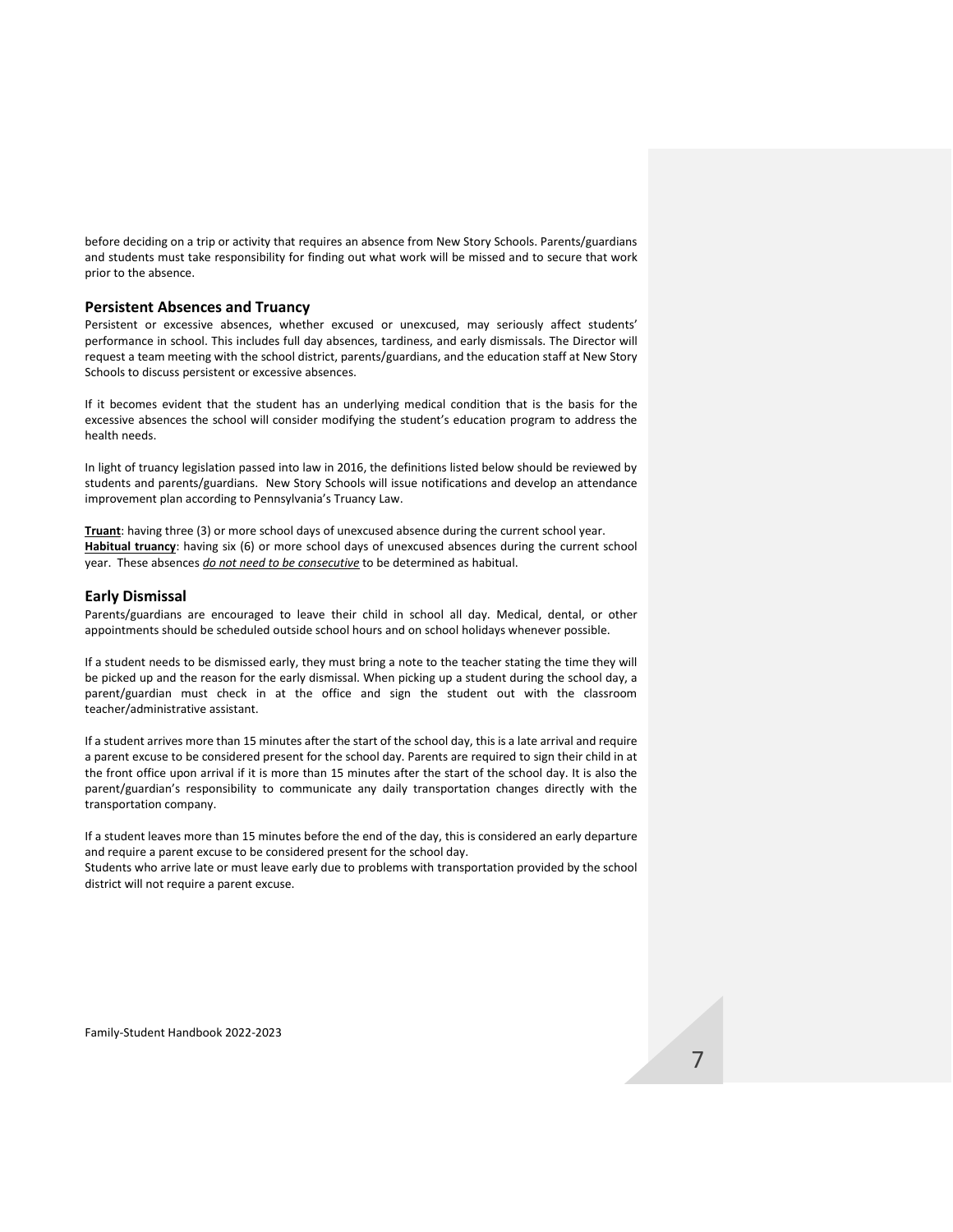# *Health and Safety*

### <span id="page-8-1"></span><span id="page-8-0"></span>**Registration Packet**

At the beginning of each school year and/or when a student transitions into the school, a registration packet needs to be completed by the parents/guardians. The registration packet contains a variety of issues/topics including, but not limited to Emergency Information, Student Pick-Up Authorization, Authorization to Release Information, Handbook Sign-Off, Privacy Notice, Restraint and Seclusion Policy, Student Background Information, Health Screening Questionnaire, Medical Assessment, Authorization for Medication Administration, etc.

All registration documentation needs to be completed and submitted to the school before the student begins their attendance. Any issues related to the completion of the registration packet will need to be directed to the Director for resolution.

### <span id="page-8-2"></span>**Immunizations and Health Exams**

All New Story Schools students are required to have an annual Medical Examination performed by a licensed physician each school year. Medical Examination forms will be provided as the student's current file expires.

In addition, immunization records must be provided within 5 days for each student enrolled as required by the Commonwealth of Pennsylvania. If immunization records are not provided within the first 5 days, the student will be excluded from school until records are received or a plan of care is provided by the parent to the School Nurse and/or Administrator.

On-going health screenings such as dental, vision and hearing, and scoliosis screening are also required based on the grade/age of the student. The New Story Schools nurse or staff will notify parents/guardians when the student requires a health screening. If a student fails a school screening, it is required that they are evaluated by a physician.

#### <span id="page-8-3"></span>**Illness, Injury, and Emergency Transportation**

Nures, designated office staff, teachers, or administrators -will provide health assistance and first aid in the event a student becomes ill or is injured at school and the nurse is not present. Nurse/Office/school staff will notify parents/guardians if an injury occurs or in the event a student becomes ill during the school day. If the staff cannot reach the student's parent/guardian, they will contact the emergency contact listed. It is required that all emergency contact numbers are kept current.

If a serious injury occurs, the school/office staff will contact 911 immediately as well as contacting the parent/guardian. In the event of a medical and/or mental health emergency, New Story Schools administrators will use their discretion to call for transportation to the Emergency Department or Crisis Center. If the student needs to be transported via ambulance to the Emergency Department or Crisis Center and a parent/guardian does not reach the school in time to accompany the child, a New Story Schools staff member will go with the student (unless they're excused by regional leadership) either in the ambulance or following in a separate vehicle. Once the parent/guardian reaches the Emergency Department/Crisis Center, the New Story Schools staff member will return to the school unless their presence is required short term to relay information regarding the student to care providers.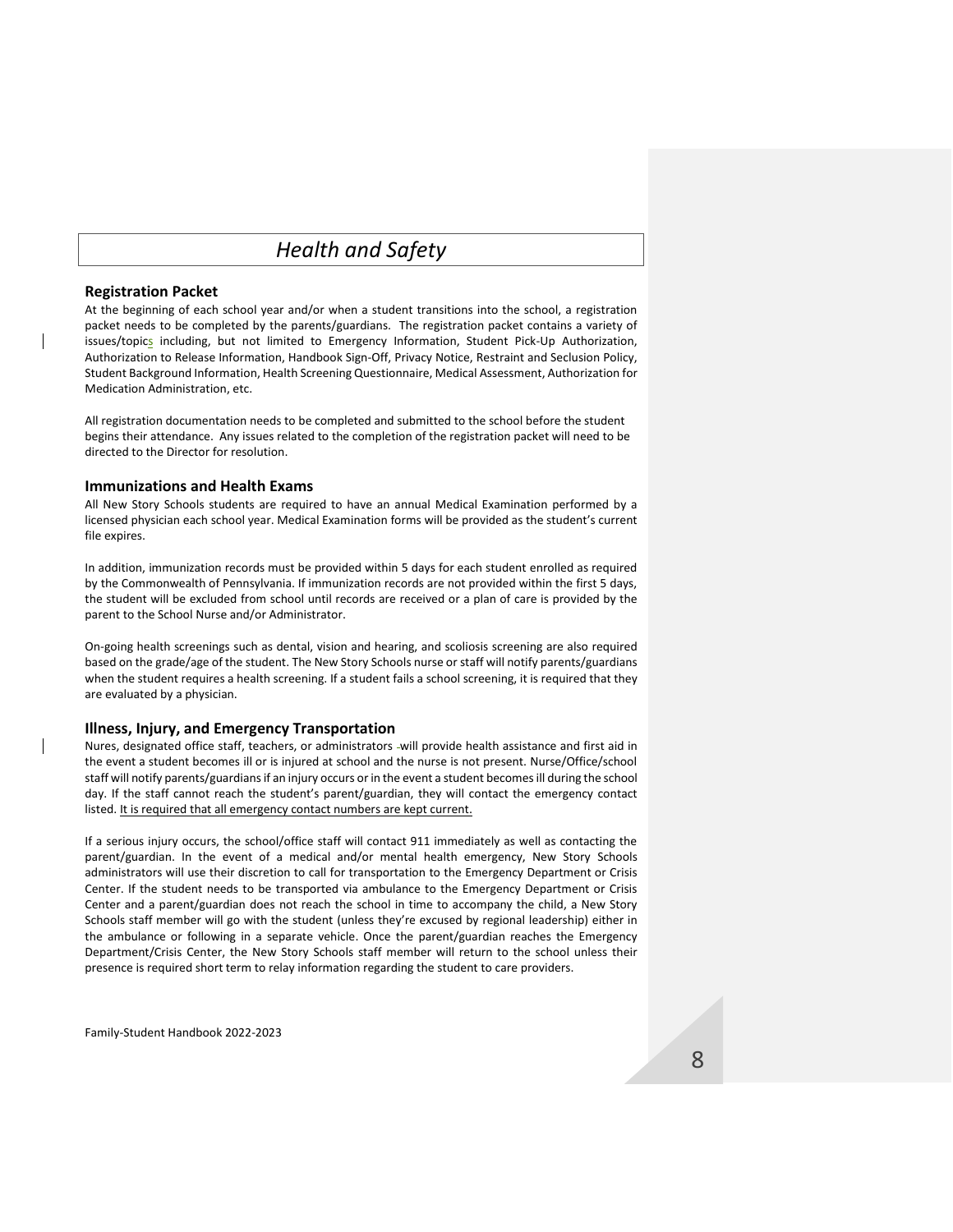#### **Students should not be sent to school if they are not well enough to participate in normal school**

**activities** or recess. In addition, students should not be sent to school if they currently have, or have had in the prior 24 hours, any of the following symptoms:

- 1. Fever
- 2. Vomiting
- 3. Diarrhea
- 4. Thick yellow or green discharge from the nose or mouth
- 5. Rash or skin eruption anywhere on the body
- 6. Headache (when/if the headache interferes with participating in normal school activities)
- 7. Aches and pains
- 8. Cold or flu symptoms

These symptoms are forerunners of many different diseases and staying at home at the onset may shorten the illness and prevent complications. In the event of a pandemic or other unexpected risk to the staff and students' health, the school will follow CDC recommendations and communicate to students and their families. Parents/guardians should contact the school within one hour of the scheduled start time in the event a student is ill and unable to attend school. **Medical information should be reported directly to the Nurses and not through third party staff such as transportation drivers, community agencies, etc.**

#### <span id="page-9-0"></span>**Communicable Illness**

Exclusion of Students with Communicable Diseases

In accordance with Pa Code § 27.71 students with any of the communicable diseases noted below will be excluded from school attendance for the days noted for each disease:

- 1. Chicken Pox five (5) days from appearance of the first crop of vesicles, or when all the lesions have dried and crusted, whichever is sooner.
- 2. Diphtheria two (2) weeks from onset or until appropriate negative culture tests.
- 3. German Measles (Rubella) four (4) days from onset of rash.
- 4. Infectious Conjunctivitis (Pink Eye) until no discharge is present.
- 5. Measles four (4) days from onset of rash.
- 6. Mumps nine (9) days from onset or until swelling subsides.
- 7. Neisseria Meningitidis (Meningitis) until deemed noninfective after a course of medication or until otherwise shown to be noninfective.
- 8. Pertussis (Whooping Cough) three (3) weeks from onset or five (5) days from commencement of appropriate antimicrobial therapy.
- 9. Respiratory Streptococcal Infections including Scarlet Fever at least ten (10) days fromthe onset if no physician is in attendance or twenty-four (24) hours after commencement of appropriate antimicrobial therapy.
- 10. Tuberculosis following a minimum of two (2) weeks adequate chemotherapy and three (3) consecutive negative morning sputum smears, if obtainable and a physician's statementthat the student is able to return to school.
- 11. Coronavirus follow current CDC guidelines on number of days required to be in quarantine and excluded from school.

Students who have been excluded for the following communicable diseases will be permitted to return to school immediately following the first treatment:

- 1. Ringworm body lesions, except those lesions that have dried, will be covered
- 2. Scabies.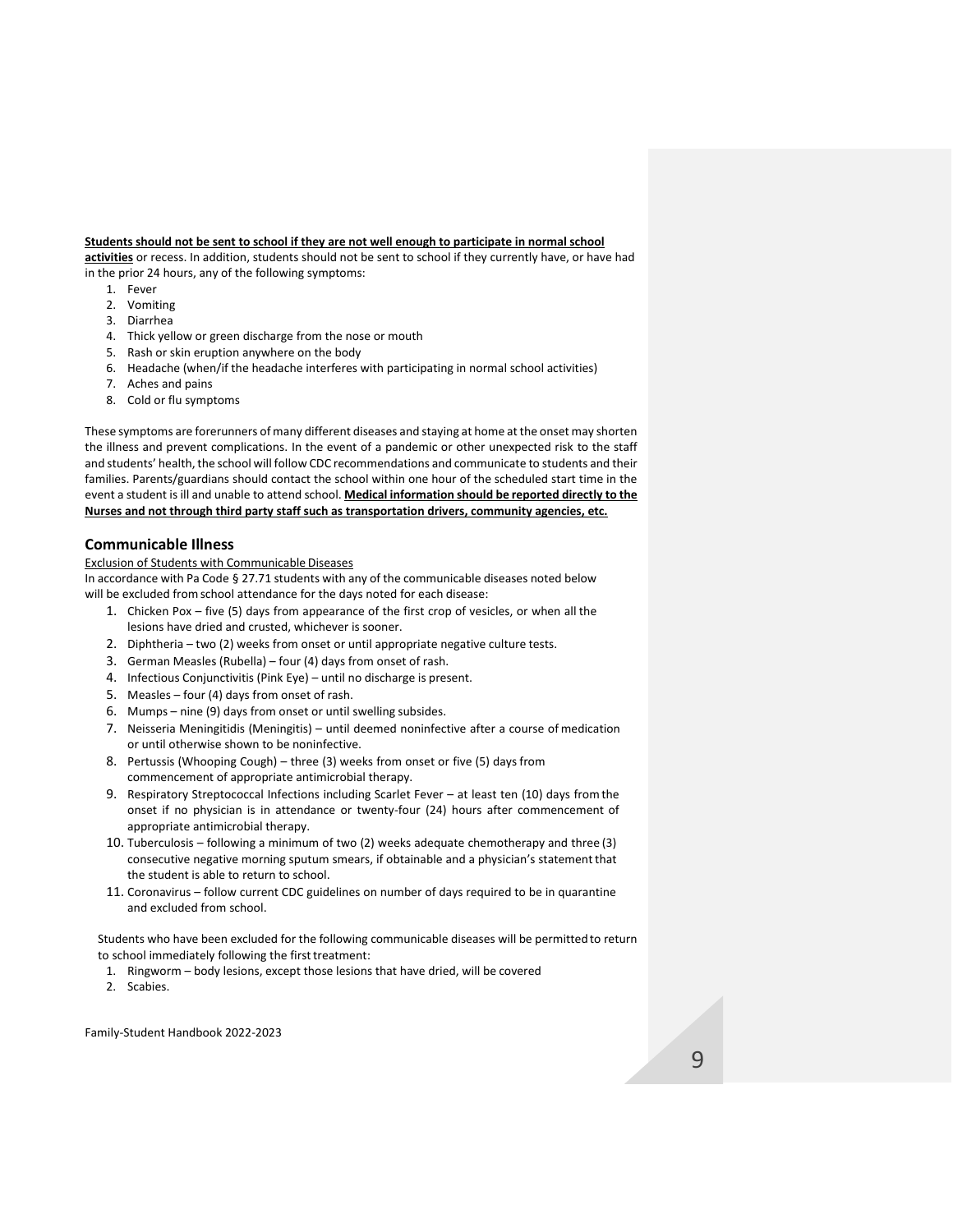Students who have been excluded for the following communicable diseases will be permitted to return to school twenty-four (24) hours following the first appropriate treatment:

- 1. Impetigo Contagiosa (Impetigo).
- 2. Trachoma.

A student who has experienced a communicable disease will be permitted to attend school when they are free of symptoms and has observed the exclusion period. If there is a question about a student returning to school after a communicable disease, the New Story Schools nurse will make the final decision.

#### <span id="page-10-0"></span>**Medication**

In all cases, it is preferable that a student be administered their medications at home. In the event medication must be administered at school, written authorization/consent will be required by the parent/guardian and the prescribing doctor. In all cases the first dose of any new medication may not be administered in the New Story Schools building.

Medications must be transported to school by the student's parent/guardian, not the student. When medication is not able to be delivered to New Story Schools by the parent/guardian or designee, they must contact the nurse to request an accommodation. The nurse and Director will evaluate this request and determine if a temporary accommodation is warranted. Accommodations are temporary and should not extend into the next school year. Parents/guardians should work towards arrangements to meet the medication transportation requirements set by New Story Schools.

All prescribed medications must be received in the original pharmacy container and must be accompanied by a physician's written order which includes the name of the medication prescribed, dosage, duration, instructions for administration. Students will not be permitted to carry medications on their person or in personal belongings such as backpacks while at school. In addition, no unsupervised self-administration is permitted.

If a student has a known, severe, allergic reaction to stinging insects or other allergies requiring medication, the school must be notified, and the appropriate medications brought to school with a doctor's order. Medication will be kept in the locked cabinet in the school nurse's office or in a locked cabinet in the student's classroom. Emergency medication will also be kept in a secured backpack in each student's classroom to be taken on field trips and during community-

**Students will not be permitted to carry medications on their person or in personal belongings such as backpacks.**

based instruction, or to follow the student throughout the building as necessary (i.e. EpiPens, rescue inhalers).

The New Story Schools nurse or other school personnel will not, under any circumstance, provide the student with any type of over the counter (OTC) medication without a doctor's script, which includes the proper dosage/time, etc. and parent/guardian consent form. Students requiring OTC medications must bring a doctor's orders for the administration of the medication and the medication must be brought to school in the original container.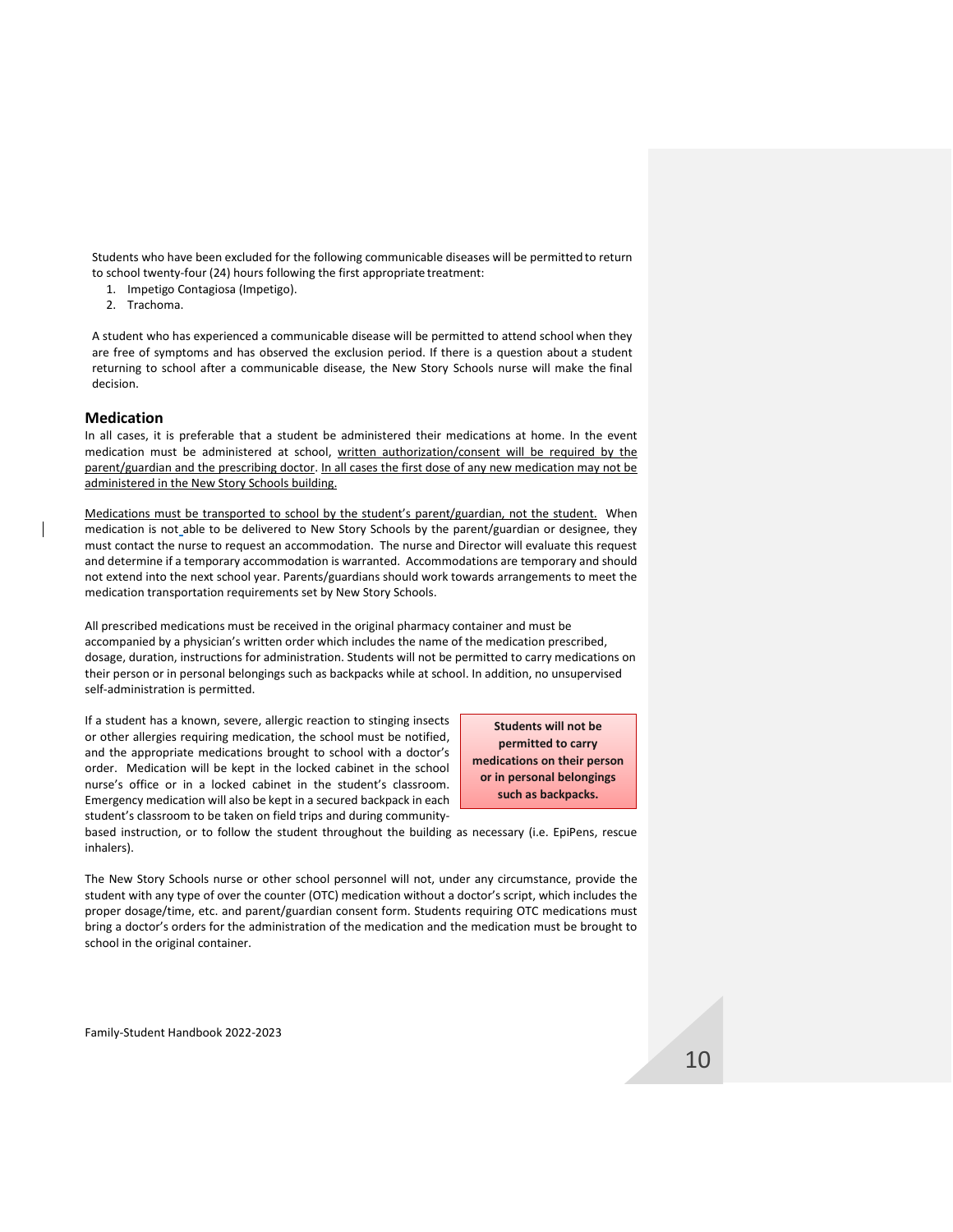### <span id="page-11-0"></span>**Global Positioning System (GPS) Trackers**

Parents or Guardians who desire their student to wear a GPS device due to safety concerns in consideration of the student's behaviors (elopement from the home, etc.) must communicate this desire to the IEP team prior to the device being worn into school. The IEP team will meet with the parent/guardian to determine the appropriate procedures which must be followed regarding any listening or recording capabilities of the proposed device. All procedures will be agreed upon by the parents/guardians and IEP team and written into the student's IEP.

If a GPS device is worn into a school without prior notification or meeting of the IEP team, the Director/designated administrator will be notified, and the device may be held by the Director.

### <span id="page-11-1"></span>**Visitors**

New Story Schools welcomes and encourages visits to the school by parents/guardians or by other members of the community or interested educators. While visitors are welcome, the paramount concern of New Story Schools is to provide a safe, orderly and inviting learning environment in which disruptions to instructional time are minimized. Therefore, it is necessary for New Story Schools to establish guidelines governing such school visits. The Director of Special Education or other designated school administrator may also establish and enforce reasonable rules to address any potential disruptions to the learning environment due to visitors.

**New Story Schools welcomes and encourages visits to the school by parents/guardians, other members of the community, or interested educators.**

New Story Schools locations maintain locked exterior doors and require all visitors to request admittance by the school's main entrance via doorbell or intercom system. All school visitors must report immediately to the front office at the school to receive permission to be in the school. Visitors must sign in and wear a visitor's pass throughout the duration of the visit. Visitors are also expected to return the visitor's pass to the front office and sign out prior to leaving the school.

Parents/guardians who would like to observe their student's classroom must:

- 1. Prior to requesting a visit, specifically explain what they would like to learn from the observation and/or educational program. A school administrator will observe the classroom and respond to the parent/guardian regarding the objective.
- 2. If a visit is still desired, parents/guardians must make arrangements with school administrators **in advance** to set up a day and time for the visit. Unannounced observations disturb the regular functions of the classroom and do not guarantee that a school administrator will be available to accompany the parent/guardian.
- 3. Report immediately to the front desk on the day and time of the scheduled visit and provide photo identification if requested.
- 4. Participate in the visit while accompanied by a member of the school administrative team at all times.
- 5. Visitors may **not** enter the classroom unannounced.

Any individual who disrupts the educational environment, acts in a disorderly manner, damages school property or violates New Story Schools policy or law may be requested to leave. Such individual may also be prosecuted and may be prohibited from attending any other events sponsored by the school for the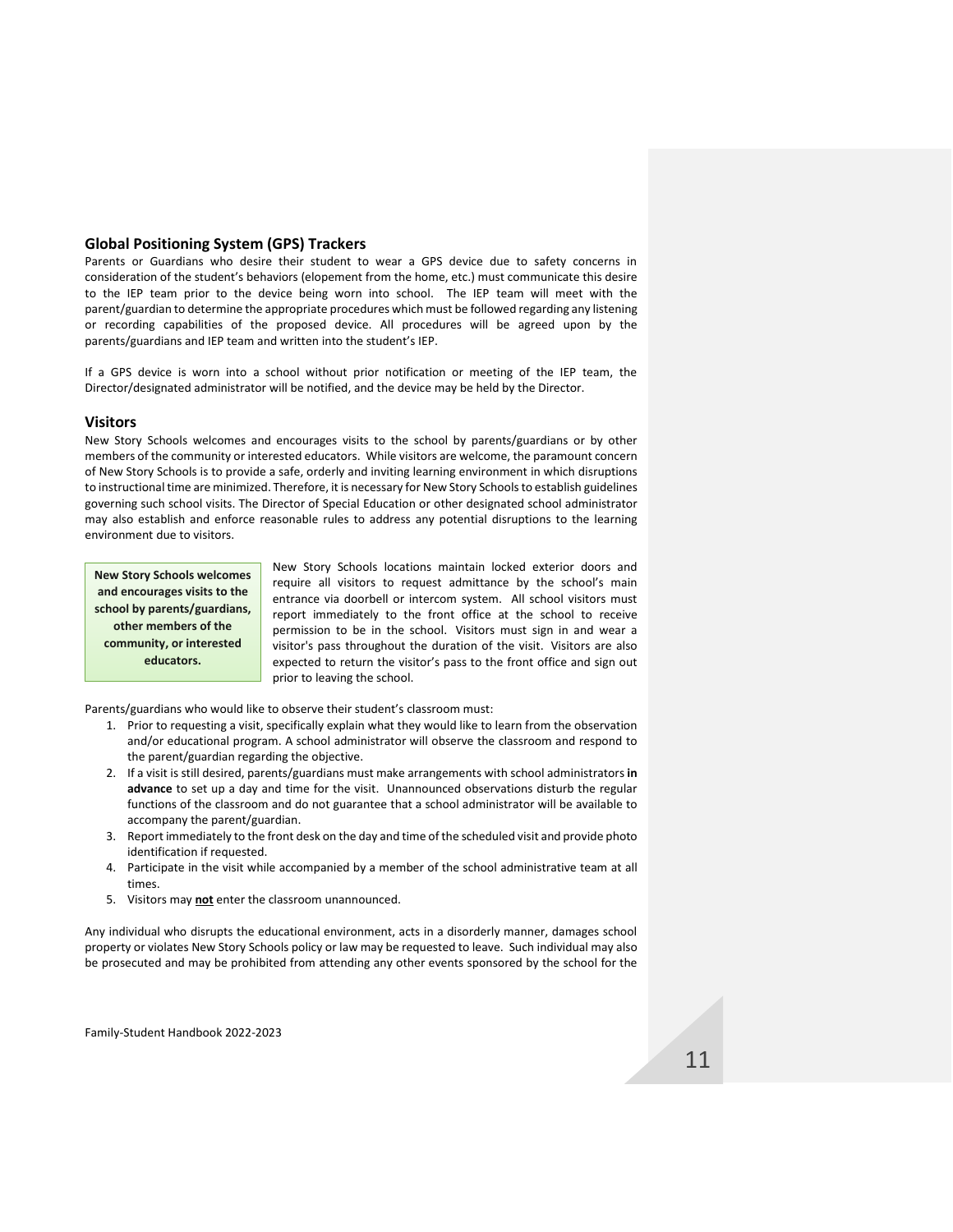remainder of the year. Failure to comply with requests to leave school grounds or other restrictions imposed by school staff may result in the filing of trespass charges against the offending individual.

#### <span id="page-12-0"></span>**Search and Seizure**

Weapons and drugs in schools endanger students and staff and make it difficult for them to focus on education. To ensure that New Story Schools are safe havens for students and safe workplaces for staff, this policy authorizes school officials to search students and visitors, the belongings they bring to the school and property owned, leased or used by New Story Schools for school activities, and to seize any weapon or contraband recovered in such searches. The New Story Schools Search and Seizure policy establishes the terms and conditions upon which a search of a student or visitor may be authorized and conducted. Nothing in this policy is intended, nor shall be construed, to create an obligation to search any student or visitor.

### <span id="page-12-1"></span>**Animals in School**

No animal shall be brought to school without prior permission of the designated school administrator. Use of animals, including classroom pets, to achieve specific curriculum objectives may be allowed by the designated school administrator provided student health and safety is not jeopardized and the individual requesting that the animal be brought to school is responsible for adhering to the guidelines listed below and any other conditions established by the designated school administrator to protect the health and well-being of students. Any domestic animal entering a school building must have proof of an up-to-date rabies vaccine.

#### Service Animals (Guide or Assistance Dogs)

New Story Schools does not permit discrimination against individuals with disabilities, including those who require the assistance of a service animal. New Story Schools will comply with Federal law concerning the rights of persons with guide or assistance dogs and will permit such animals on school premises and on school transportation. The dog must be wearing an up-to-date rabies tag on its collar.

#### <span id="page-12-2"></span>**Emergency and Disaster Drills**

Fire drills are necessary for the safety of the students and are performed monthly. Students will learn specific directions for reaching a point of safety from any area of the building in which they may be located. Students are required to remain with their class and to remain quiet in order that instructions can be heard and carried out.

Since this process could be potentially disruptive and difficult, time will be spent learning this skill at the start of the school year and will be reinforced throughout the school year. Social stories may be used to aid in instruction for fire drills, and the staff requests parents/guardians reinforce the fire drill procedure at home through reading the social stories and practicing the drills. Any visitors at the time of a fire drill must participate in the drill.

#### <span id="page-12-3"></span>**Emergency Evacuations**

In the event of an emergency, the New Story Schools staff will notify parents/guardians or the student's emergency contact person as quickly as possible. In the event of an emergency requiring evacuation from the classroom, or room where the students are located, the students will be escorted from the room and relocated to a safe area within the building. If the building in which New Story Schools is located requires evacuation, the students will be escorted out of the building to a pre-designated location.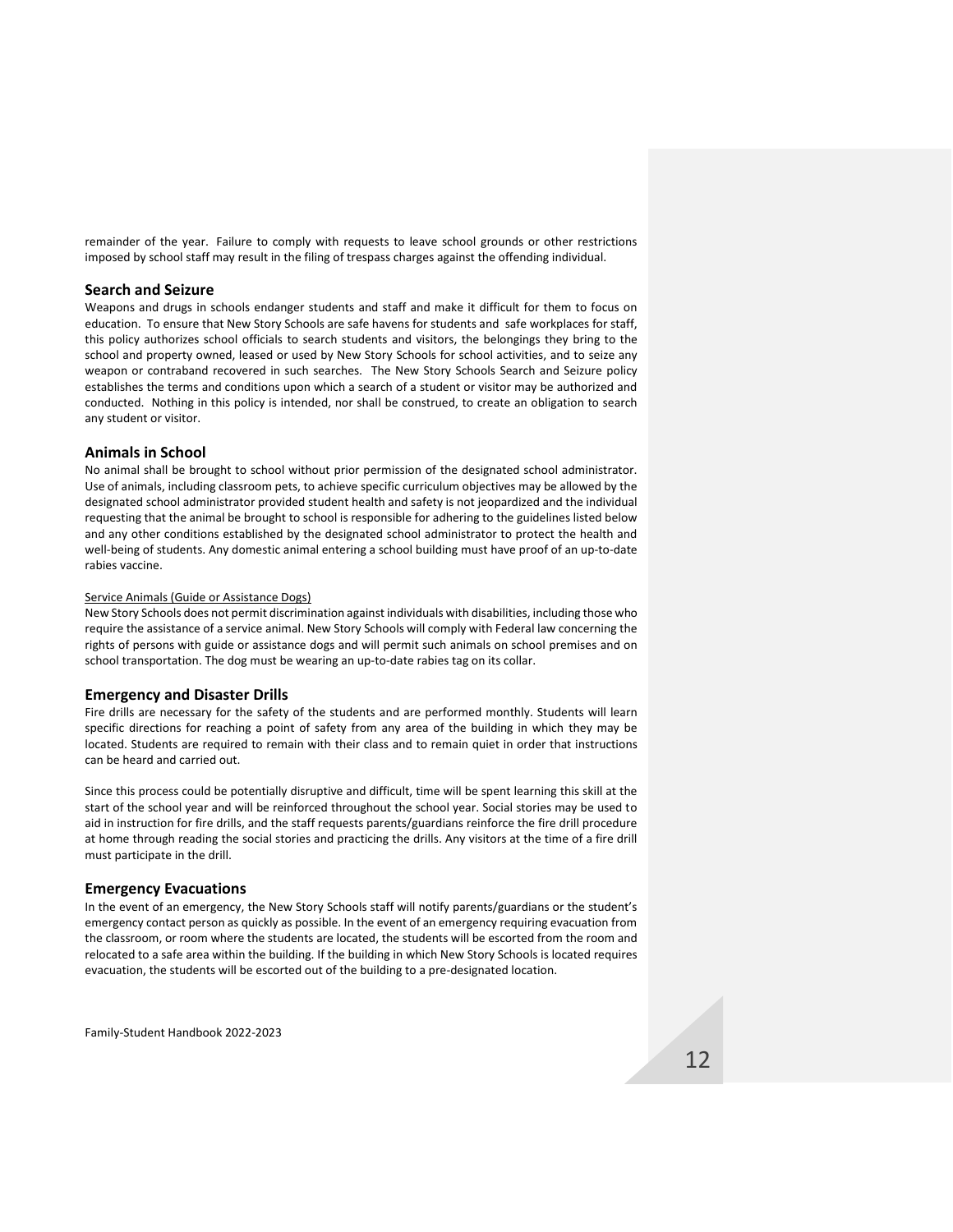At all times, the New Story Schools staff will work in conjunction with state, county, or local authorities to ensure students are relocated to a safe holding place. Parents/guardians will be notified of the student's location as soon as the student's safety and welfare has been secured. School staff will notify parents/guardians of the evacuation location whether the primary location or a safe alternative is used. Parents/guardians that cannot be reached should monitor local radio and television stations regarding evacuation locations.

### <span id="page-13-0"></span>**Suicide Prevention**

New Story Schools is dedicated to protecting the health and well-being of all students by having procedures in place to prevent, assess the risk of, intervene in, and respond to suicide. New Story Schools:

- recognizes that physical, behavioral, and emotional health is an integral component of a student's educational outcomes,
- further recognizes that suicide is a leading cause of death among young people,
- has an ethical responsibility to take a proactive approach in preventing deaths by suicide, and
- acknowledges the school's role in providing an environment which is sensitive to individual and societal factors that place youth at greater risk for suicide and one which helps to foster positive youth development.

### <span id="page-13-1"></span>**Mandated Reporter Obligation**

New Story Schools staff and administrators are required by law to report evidence or suspicion of child neglect or abuse. Those who fail to report according to state regulations can be held accountable under the law. No one, including a child's parents/guardians can interfere with this reporting requirement. Any questions regarding this policy can be addressed with the Director.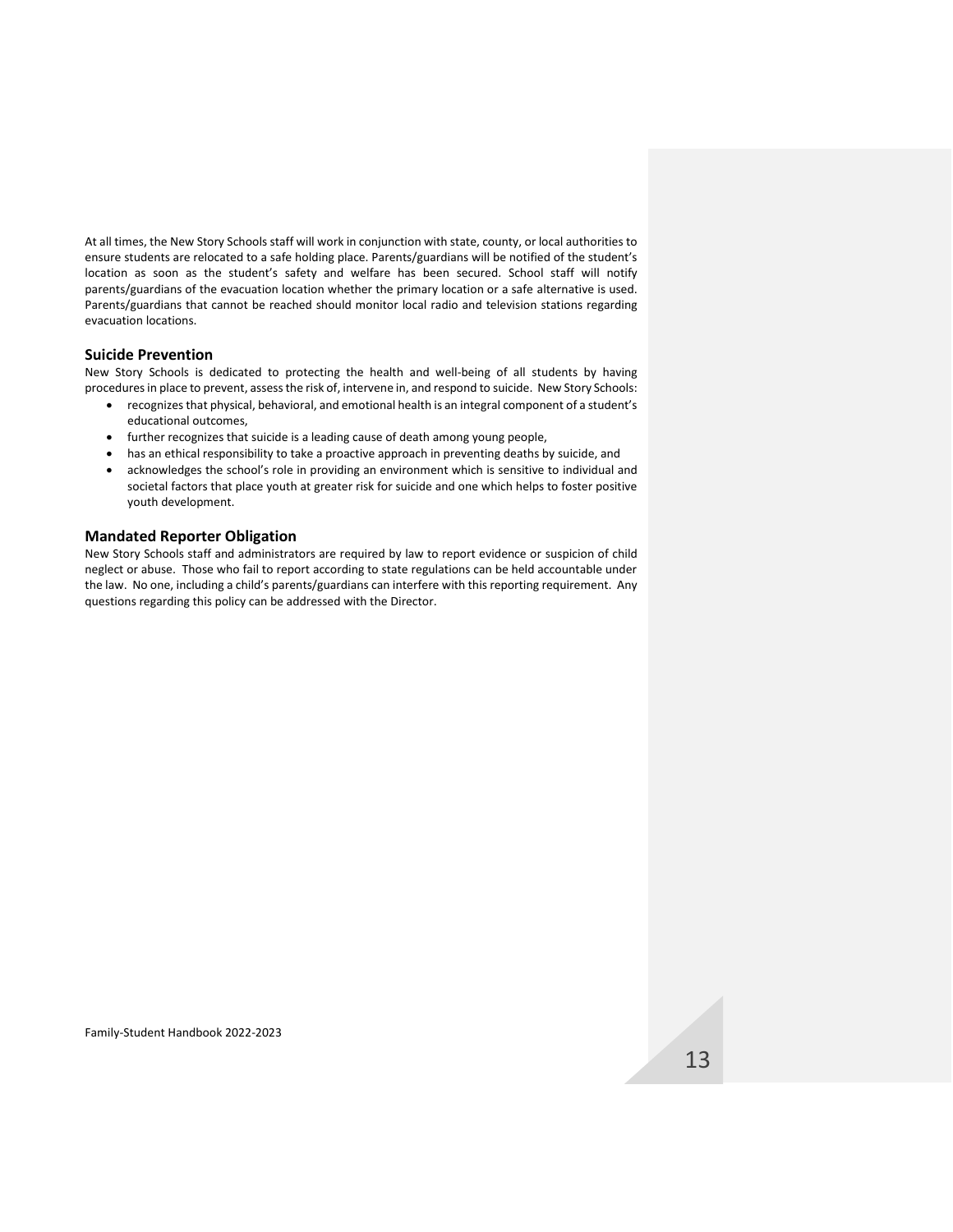# *Student Conduct*

# <span id="page-14-1"></span><span id="page-14-0"></span>**General School Rules**

- 1. Students are required to follow all the procedures outlined in the Health and Safety Plan.
- 2. Students must walk in the halls at all times. Running, pushing, and shouting are not allowed.
- 3. Gum is not to be chewed in the building or on school grounds.
- 4. Do not deface or damage school property, material or equipment. Students who do so may be required to make repayment for replacement or repair.
- 5. Respect the property of others.
- 6. Fighting/physical abuse is not allowed.
- 7. Verbal abuse is not allowed.
- 8. Harassment and sexual harassment are prohibited.
- 9. Possession of potential weapons is prohibited.
- 10. Drugs, alcohol, and tobacco in any form are prohibited (both possession and use).
- 11. **CELL PHONES**: The New Story Schools protocols on cellular telephones are designed to ensure that the use of cell phones does not interfere with teaching and learning during the school day.
	- a. Students do not need to use a cell phone during the regular school day. In any instance requiring an emergency communication with a student, staff will immediately assist the student, a parent, or other responsible adult with that situation by using a school telephone.
	- b. Students bringing cellular telephones or electronic devices to school do so at their own risk. New Story Schools will not assume any liability for any lost, stolen or damaged cellular telephone **and/or any other electronic devices** either in school or in their possession.
	- c. Specific guidelines and protocols for the use and possession of cell phones will be distributed to Parents/guardians at the beginning of the school year by school administrators.
	- d. Due to the evolving nature of emerging technologies, additional rules and regulations may be added throughout the school year.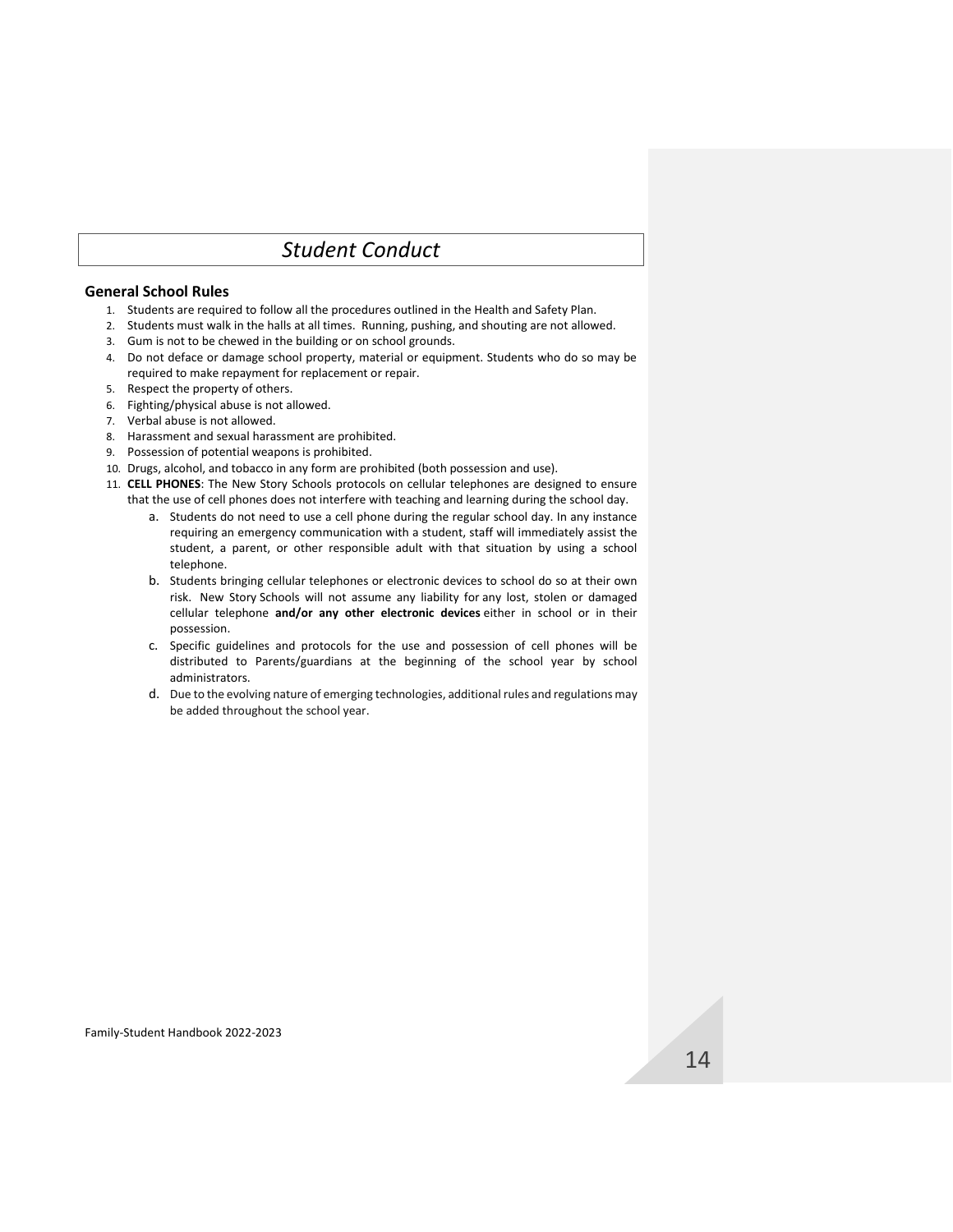## <span id="page-15-0"></span>**STARS**

We believe each student deserves a safe and supportive learning environment. New Story Schools staff will create regular opportunities for students to learn, practice, and firmly establish STARS behaviors that will contribute to this desired learning environment.

Specific behaviors and strategies may look different depending on each student's unique needs and abilities, but the STARS standard of behavior applies to all students.



## <span id="page-15-1"></span>**TIERS Model**



All New Story Schools locations are in the process of implementing the Tiers of Intensive Educationally Responsive Services (TIERS) model. This model includes proactive strategies for addressing students' needs for services beyond what the general education environment can offer, specifically regarding students with emotional and behavioral disorders. At New Story Schools our strategies involve much more frequent support than is typical for this model when it is used in a general education setting. Additionally, New Story Schools is utilizing this model across both AS (Autistic Support) and ES (Emotional Support) populations whereas in general education settings it is typically only applied to ES populations.

The three tiers, briefly described below, are being systematically rolled out across New Story Schools. All students receive Tier 1 supports, students who require more intensive interventions will receive both Tier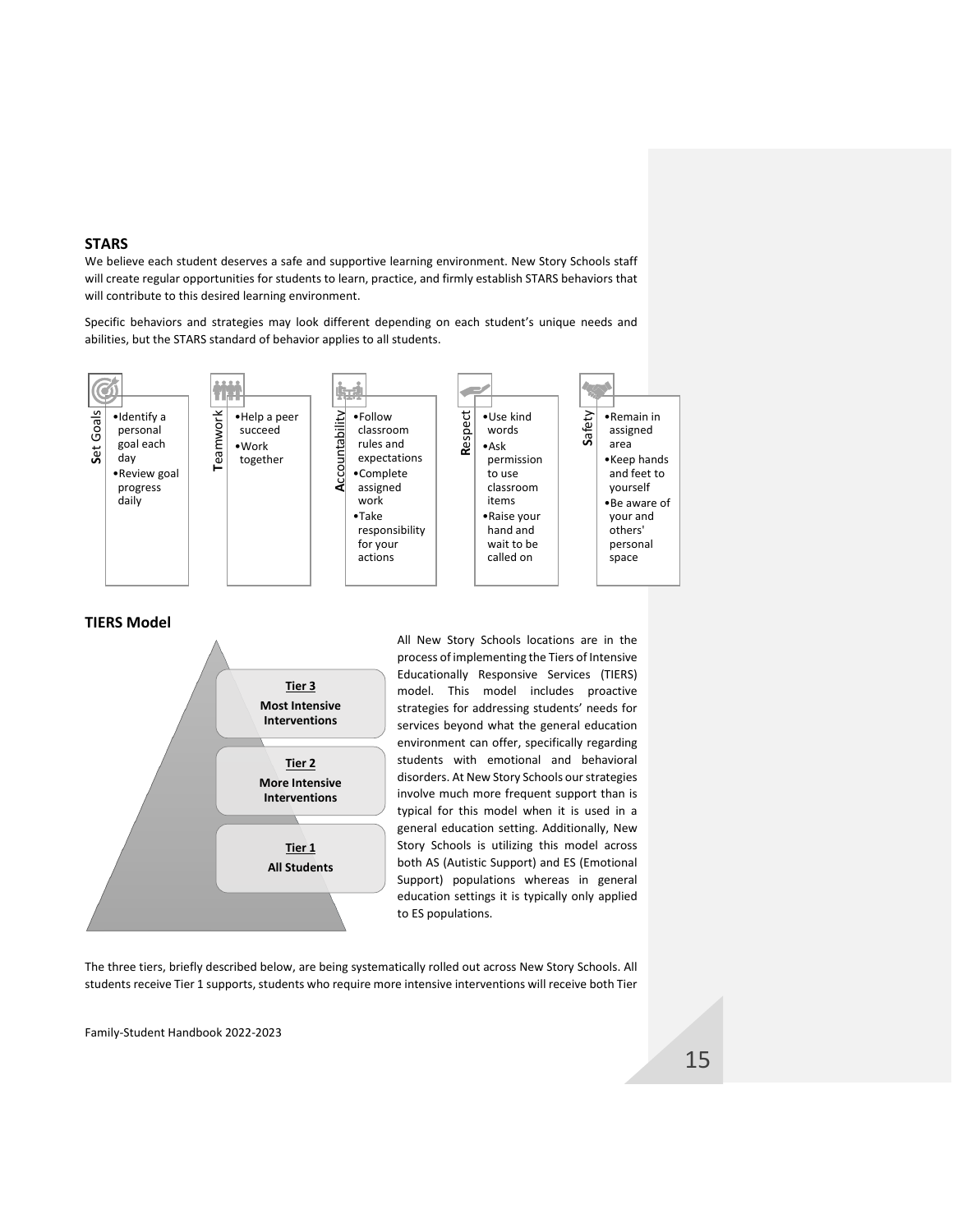1 and 2 supports, and students who require the most intensive interventions will receive supports from all three tiers.

|        | Instructional, Behavioral, and Social/Emotional Supports                                |
|--------|-----------------------------------------------------------------------------------------|
| Tier 1 | Assessment for presence of academic skill deficits<br>$\bullet$                         |
|        | Curricula with empirically established likelihood of skill acquisition<br>٠             |
|        | Curricula implemented with fidelity<br>٠                                                |
|        | Token economy motivation system<br>٠                                                    |
|        | Good behavior game<br>٠                                                                 |
|        | Social skills instruction<br>$\bullet$                                                  |
|        | Social emotional learning<br>٠                                                          |
|        | Time-away<br>٠                                                                          |
|        | Daily conferencing<br>$\bullet$                                                         |
|        | Self-governance meetings<br>٠                                                           |
|        | School-home communication system<br>$\bullet$                                           |
|        | Office disciplinary referral teaching and de-escalation process<br>٠                    |
| Tier 2 | All Tier 1 supports<br>$\bullet$                                                        |
|        | Behavior contracting and goal setting<br>٠                                              |
|        | Mentor-based programming<br>$\bullet$                                                   |
|        | Self-monitoring protocol<br>٠                                                           |
|        | Small group counseling<br>$\bullet$                                                     |
|        | Daily school-home communication system<br>٠                                             |
| Tier 3 | All Tier 1 & 2 supports<br>$\bullet$                                                    |
|        | Weekly cognitive behavior therapy tailored to the student's specific mental health<br>٠ |
|        | concerns                                                                                |
|        | Behavior support plan based on Functional Behavior Assessment (FBA)<br>٠                |
|        | Coordination of wraparound services                                                     |
|        |                                                                                         |

## <span id="page-16-0"></span>**Weapons**

Possession or transfer of weapons on school property is prohibited. For the purposes of this policy, weapons are defined in Section 1317.2 of the school code of 1949, as amended, and includes, but is not limited to: any knife, cutting instrument, cutting tool, firearm, shotgun, rifle and any other tool, instrument or implement capable of inflicting serious bodily injury.

Parents will be promptly informed of all incidents and subsequent action taken by the school and by law enforcement officials on the case.

The illegal use or possession of weapons on school property or during school sponsored activities shall be reported to the local law enforcement officials and shall be considered potential basis for suspension and/or recommendation for expulsion.

New Story Schools reserves the right to do all-school weapon searches. Those involved or suspected of being involved in illegal activities may be subjected to a personal search based on reasonable cause. Illegal property may be confiscated and used as evidence.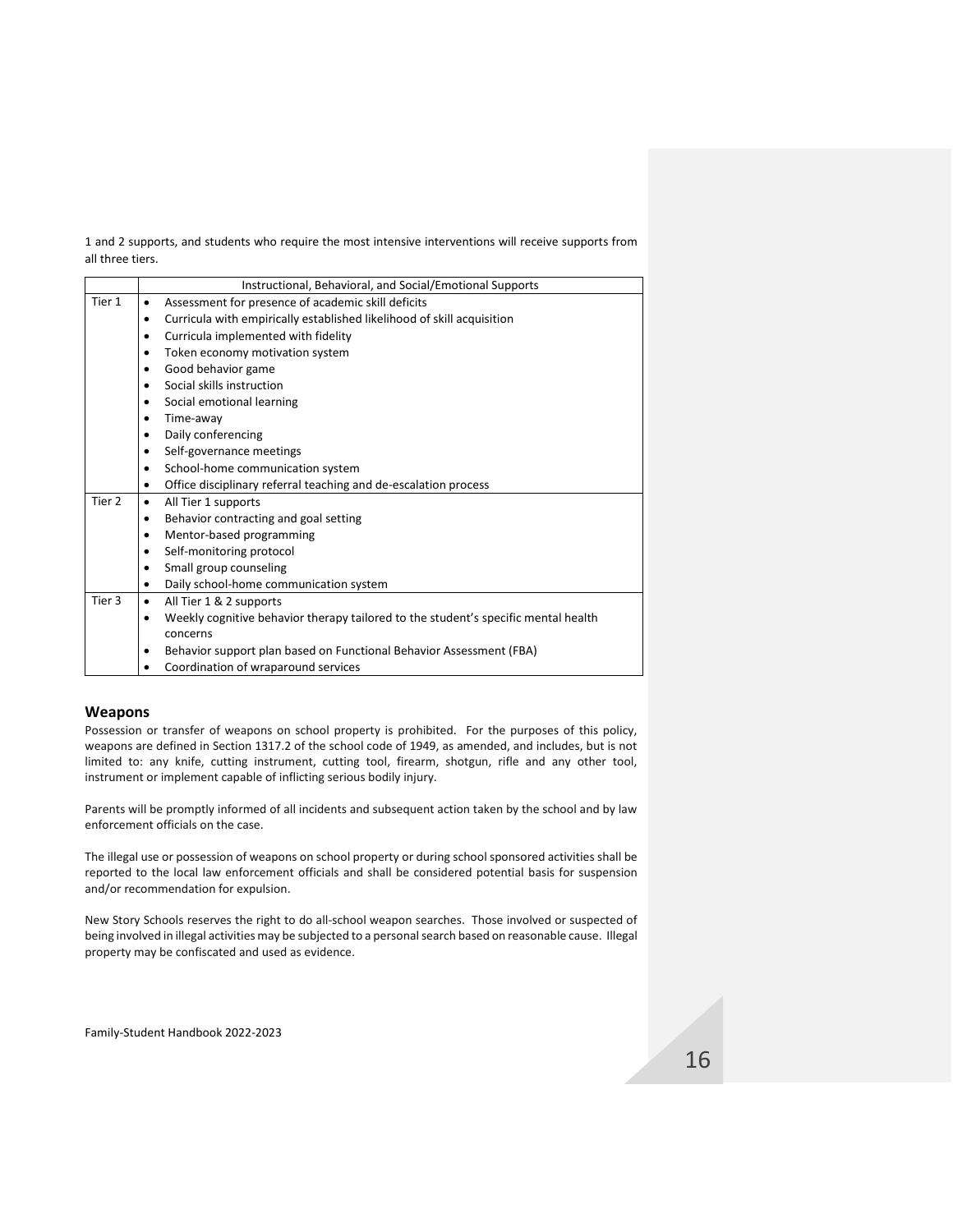### <span id="page-17-0"></span>**Safe2Say Something**

New Story Schools is committed to continuing to improve the overall safety of our schools as well as our students, educators and administrators. As part of these efforts, we are participating in the "Safe2Say Something" (S2SS) anonymous TIP reporting program. This program, which is mandated under PA state law/Act 44, teaches students, teachers, and administrators how to recognize warning signs and signals, especially within social media, of individuals who may be a threat to themselves or others.

The program encourages students to **Say Something** to a trusted adult OR use the anonymous TIP reporting system via a mobile app, computer or telephone. Students and any others that may be aware of a threat will learn to:

- Recognize the signs and signals of at-risk behaviors especially within social media
- Take every sign and signal seriously; act quickly to get help by talking to a trusted adult OR
- Report a TIP anonymously through the Safe2Say Something (S2SS) program [www.safe2saypa.org](http://www.safe2saypa.org/) or 1/844-SAF2SAY

All TIPS are received by the Office of the Attorney General 24/7 Crisis Center, who will then decide whether school administrators and/or emergency response teams need to be involved to resolve the situation.

## <span id="page-17-1"></span>**Drugs and Alcohol**

Drug and alcohol abuse are major problems confronting our society and our community. The primary concern of New Story Schools is to help those students with drug and/or alcohol problems. To this end, students are encouraged to seek help. Although confidentiality shall be extended to students seeking help, it cannot be extended to students who have been apprehended for illegal use or possession of drugs and/or alcohol. Students are reminded that drug and/or alcohol use or possession is illegal. Therefore, the use or possession of drugs and/or alcohol on or around New Story Schools property or during schoolsponsored activities is prohibited.

The illegal use or possession of drugs and/or alcohol on school property or during school sponsored activities shall be reported to the local law enforcement officials and shall be considered potential basis for suspension and/or recommendation for expulsion.

### <span id="page-17-2"></span>**Smoking**

New Story Schools prohibits smoking and use or possession of any electronic/vapor cigarette, cigarette and/or tobacco products. New Story Schools recognizes that smoking presents a health hazard which can have serious consequences for both smoker and non-smoker and is therefore of concern. New Story Schools, in compliance with the laws established by the Commonwealth of Pennsylvania, prohibits smoking and the use or possession of any tobacco products in school buildings, on school buses, on school property or at any school sponsored activity. Therefore, the provisions of the Pa. Statutes relating to smoking and the use of smokeless tobacco in any form by students will be enforced by referral to the student's school district. Parents/Guardians and/or visitors found smoking on New Story Schools property may be asked to cease smoking or to leave the premises.

### <span id="page-17-3"></span>**Bullying/Cyberbullying**

New Story Schools believes that all students have a right to a healthy, safe and positive learning environment. New Story Schools has an obligation to promote mutual respect, tolerance and acceptance.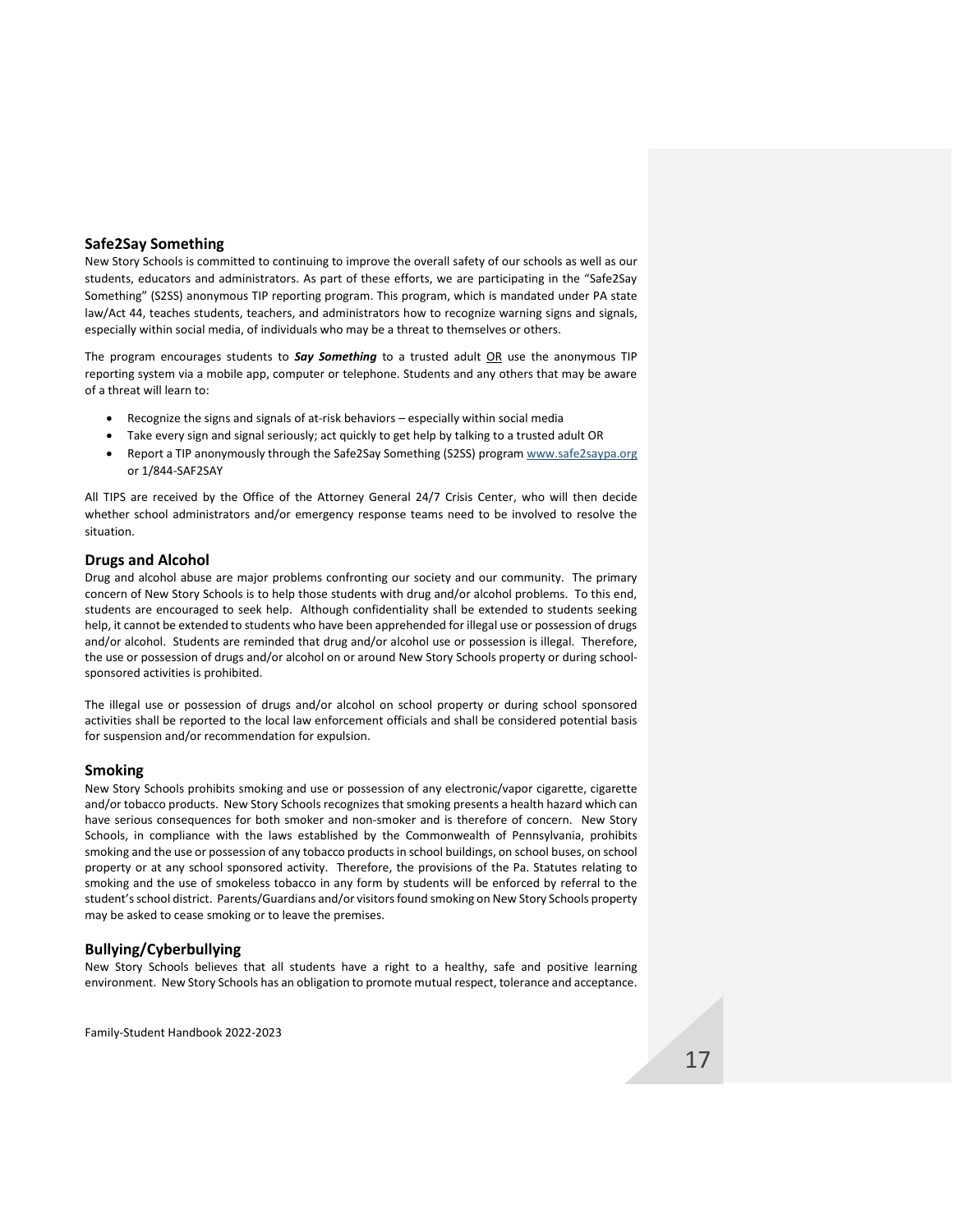It is recognized that bullying has a negative impact on student health, welfare and safety within the learning environment. Therefore, New Story Schools does not tolerate bullying behavior by any student.

Bullying behavior may include, but is not limited to, intentional physical, psychological, verbal, nonverbal, written or electronic act or series of acts directed toward another student or students which occurs in or outside of the school setting which is severe, persistent or pervasive and has the effect of: interference with a student's education, creation of a threatening or hostile learning environment or substantial disruption of the operation of the school.

#### <span id="page-18-0"></span>**Lockers**

New Story Schools authorities and/or local police departments may search a student's locker and seize any illegal or inappropriate materials. Students' lockers are property of New Story Schools. Such materials may be used as evidence against the student in disciplinary proceedings.

New Story Schools, in conjunction with local police departments, reserves the right to conduct locker searches, use dogs trained to detect drugs, and conduct any other investigative activities as deemed appropriate by the police department. It is not New Story Schools' intent to entrap students, but to deter the use and sale of drugs at New Story Schools.

### <span id="page-18-1"></span>**Vandalism**

New Story Schools expects students to take pride in their school building and to make every attempt to keep it in good condition. While New Story Schools may not be able to stop school vandalism from occurring altogether, reasonable measures can be taken to protect school property and to deal with those individuals who cause damage to it.

Any student who damages, disturbs, or destroys school property is expected to make restitution. A student may also be requested to cooperate and work with custodial personnel to help clean up any damage caused by the student. Students who violate New Story Schools policy will be dealt with on an individual basis regarding appropriate discipline.

A student involved in an act of vandalism and/or property destruction is subject to one or more of the following disciplinary actions based upon the severity of the misconduct: warning and student conference with treatment team, parent notification, recommendation for expulsion, referral to law enforcement for disorderly conduct, criminal damage to property and other citable offenses. Students may also be subject to a loss of privileges. Example: If a student commits computer vandalism, they lose privileges to use the computers at school.

New Story Schools may also provide written notification to the student's parents/guardians requesting that the school property be restored or replaced in accordance with the actual damages as determined by the Director. Any adult student involved in the vandalism or destruction of school property may be held solely responsible for the damages.

### <span id="page-18-2"></span>**Academic Integrity**

New Story Schools expects staff and students to demonstrate high standards of academic integrity. Academic integrity is defined as respect for the others' ideas and work through proper acknowledgment and referencing. No cheating of any type on schoolwork, tests or quizzes will be tolerated.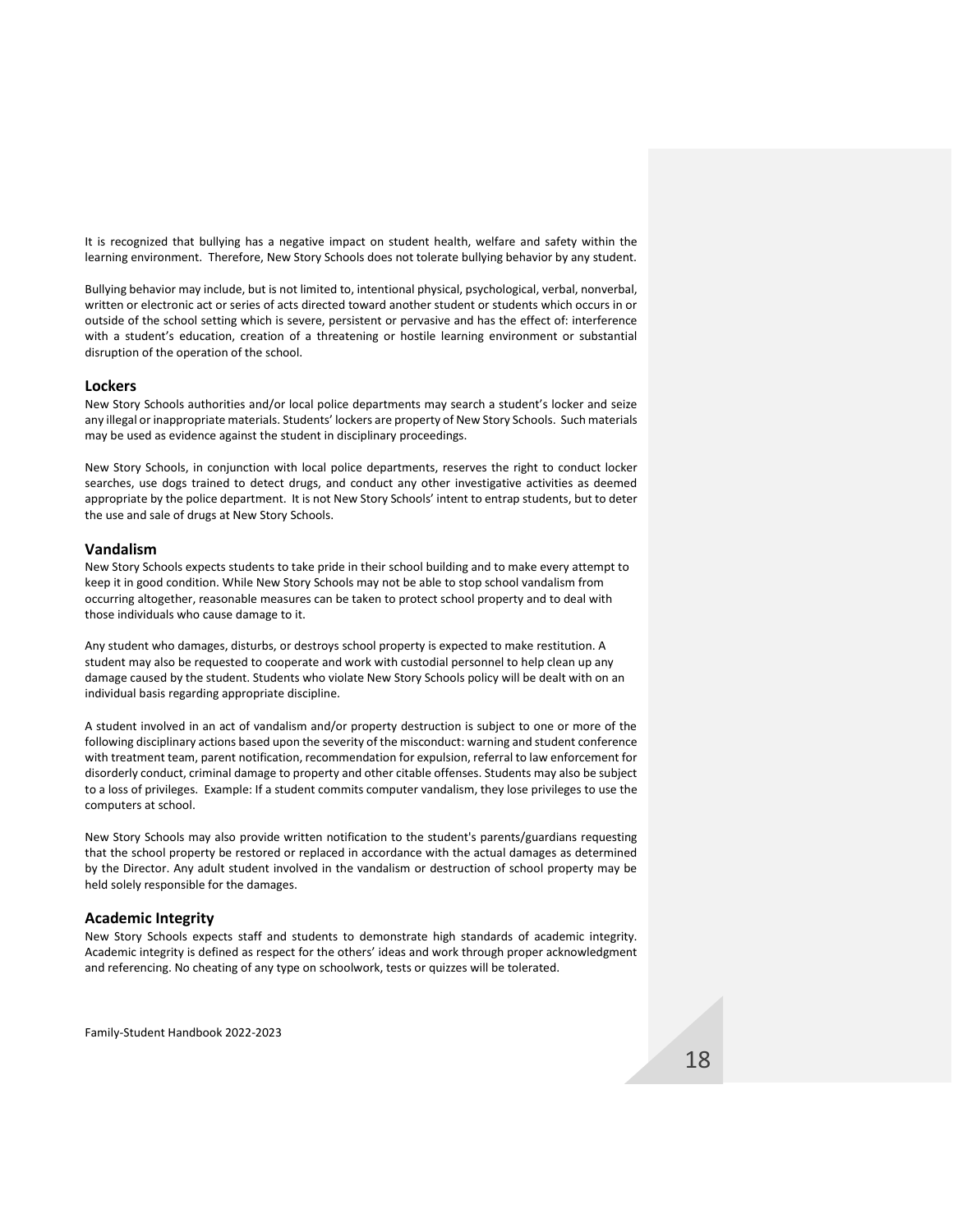Whenever a student is found to have violated the Academic Integrity Policy and/or course-specific rules, these procedures will be followed:

- 1. The teacher will document the violation and report it to the Director.
- 2. The Director will review the student's disciplinary record and determine whether the violation in question is the student's first (or subsequent) offense.
- 3. The teacher and Director will confer with the student and may contact the student's parents as well as the student's school district to determine the need for a meeting. The purpose of the team meeting is to review the Academic Integrity Policy, clarify why the work or behavior in question constitutes a violation of it, and help prevent future violations.

## <span id="page-19-0"></span>**Acceptable Internet Use**

New Story Schools' Acceptable Use Internet Policy applies to all technology resources in use by New Story Schools students. This includes but is not limited to computers, phones, video equipment, copy machines, e-mail addresses and information storage devices. The use of these resources is a privilege and must be treated as such by all students. New Story Schools reserves the right to access and monitor all aspects of its technology systems and devices, and students should not expect any information stored on New Story Schools equipment or systems to be private.

Students are to use on-campus internet access for academic purposes. Examples of internet sites that may not be visited outside of academic use at New Story Schools include but are not limited to the following:

- recreational use of sites such as Twitter, Facebook, YouTube, Pandora, etc.
- gaming or gambling sites
- pornographic or otherwise sexually explicit sites
- sites promoting "how to" documents encouraging violence or illegal acts
- sites that promote racism or hate speech

Students may not use technological tools with malicious intent, for example, to bully or harass others. All students must respect the privacy of others. Any attempt to access private files, phone or e-mail messages is considered theft.

Students may not in any way vandalize equipment or software that belongs to New Story Schools or any other organization to which New Story Schools has access. Examples of unacceptable behavior include but are not limited to the following:

- damaging, hacking or destroying networks, computer hardware or software
- physical abuse to equipment
- the creation or intentional use of malicious programs

Consequences of violating these policies will be in keeping with the school's disciplinary system. For violations, access to technology may be revoked for a period of time in addition to probation, suspension or expulsion from school.

### <span id="page-19-1"></span>**Public Displays of Affection**

Being overly affectionate in school creates an environment that is not conducive to concentration and learning, therefore students are expected to refrain from inappropriate, intimate behaviors on campus or at school related events and activities.

Inappropriate public displays of affection will not be tolerated. This behavior will result in a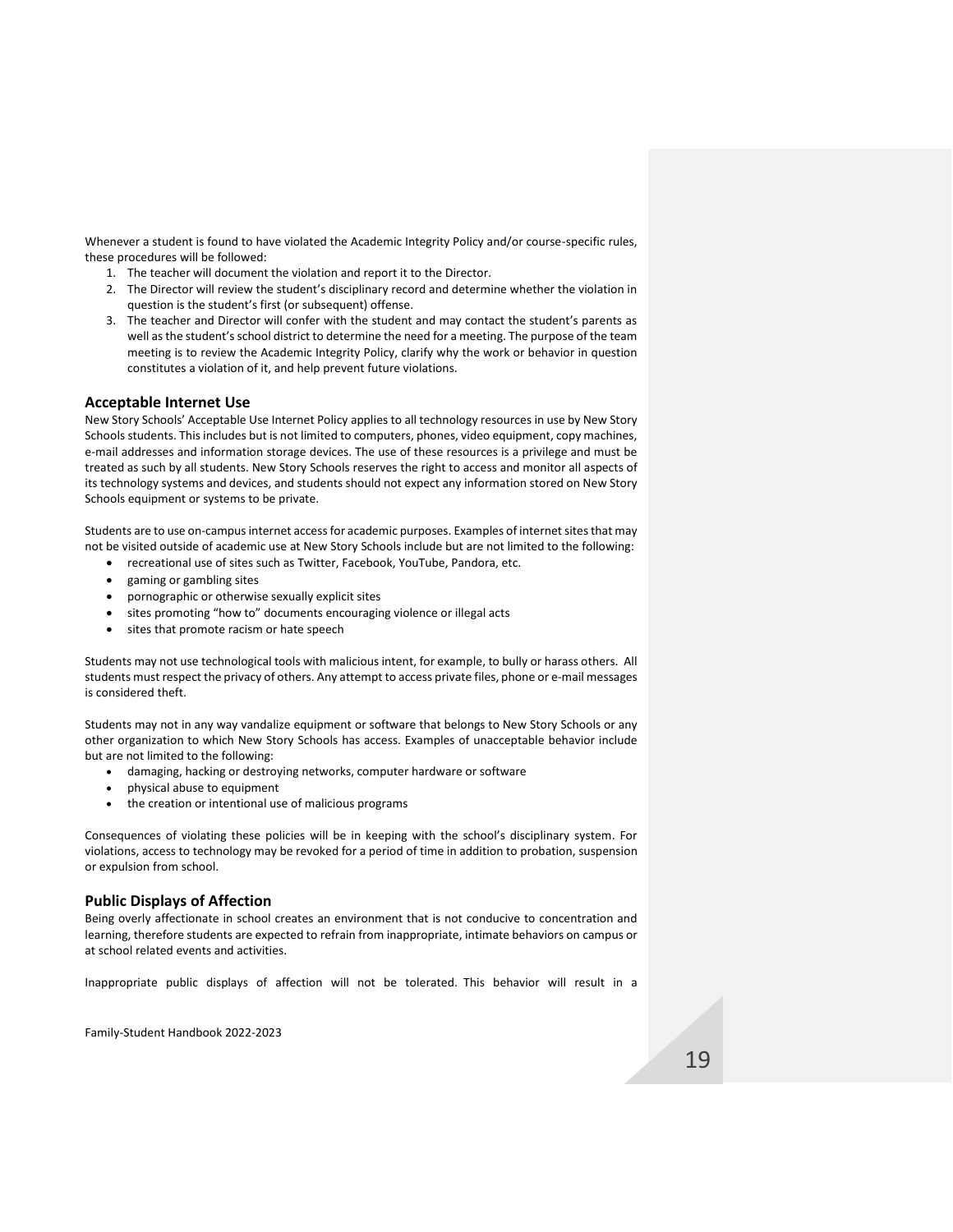parent/guardian meeting and possible suspension if inappropriate behavior continues after being warned. The expression of feelings of affection toward others is a personal concern between two individuals and not of others surrounding them. Therefore, good taste and respect for others is the guideline for appropriate behavior.

### <span id="page-20-0"></span>**Student Elopement from School Grounds**

In the event a student actively elopes (runs away) from school grounds and is no longer within the boundaries of school property, employees will immediately notify a member of the leadership team so that all reasonable steps can be taken to discharge the duty of care owed to that student. The reasonable steps to be taken will vary and depend on the individual circumstances of the case and the individual student.

### <span id="page-20-1"></span>**Playground**

Recess is a time when students can work on many skills, both physical and social. Interaction with other students during recess is encouraged. Students will be taught correct and safe usage of all equipment and will be assisted in following this instruction. Older students will be provided with opportunities for ageappropriate activity such as 4-square and basketball. Teamwork and sportsmanship will be emphasized during this time.

The Director, in consultation with classroom teachers, will decide if recess will be held outside or inside. All students will remain within the designated play area and the playground will be supervised by teachers and staff whenever students are present.

In an effort to avoid injury, rough play is not allowed on the playground or in the school building. This includes, but is not limited to, tackling, wrestling, pushing, and shoving.

### <span id="page-20-2"></span>**Disciplinary Action**

The Director and other New Story Schools staff will collaborate with the local home school district and parents/guardians regarding disciplinary concerns or issues. The local home school district will be responsible for developing the appropriate disciplinary plan of action which may include suspension and/or expulsion. At all times the Director, in conjunction with the administrative team and the Regional Director, reserves the right to immediately suspend and/or expel a student that has endangered the wellbeing of another student or has violated state and/or school regulations.

### <span id="page-20-3"></span>**Use of Non-Violent Crisis Intervention Techniques**

In the event a student is behaving in a manner that is a clear and present danger to themselves and others, emergency safety techniques may be utilized. If emergency safety techniques (as specified in the Restraint & Seclusion Policy included in the registration packet) are used, such use must be immediately reported to the Director and the NPCI Report Form completed.

Pennsylvania Code requires that an IEP meeting takes place within 10 school days when an emergency safety technique is utilized, unless the meeting is waived by the parent. Below is the procedure New Story Schools will follow when an emergency safety technique is used:

1. Within 24 hours of the incident, an invitation to the IEP meeting within 10 school days of the emergency safety technique will be sent to the parent/guardian along with the IEP Meeting Waiver Form. This meeting serves the purpose of discussing the incident as a team and adjusting the plan as needed.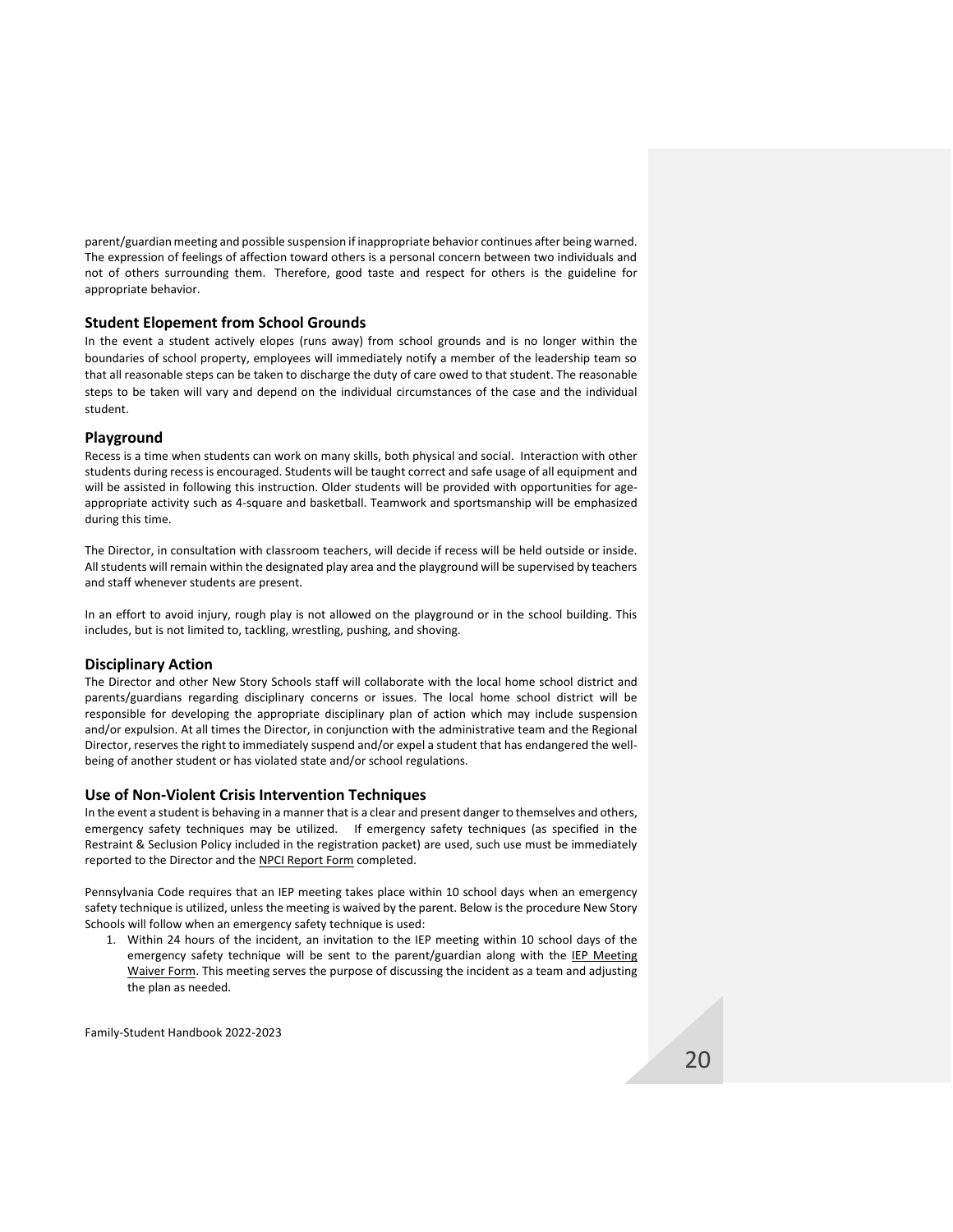- 2. If the parent/guardian would like to waive (choose not to have) the meeting, they may indicate on the form that they wish to do so.
	- a. After 3 incidents, an IEP meeting will be held regardless of whether the parent/guardian has waived the meeting or not. Parent/guardian participation is encouraged but not required.
- 3. If the parent/guardian wants to participate in the IEP meeting but is unavailable at the identified meeting date/time, the Waiver form should be returned with the requested meeting date/time.
- 4. It is the parent's responsibility to indicate that they want to waive the meeting or request another day/time within 10 school days of the incident.
- 5. Any incidents that occur between the date the invite was initially sent, and the scheduled IEP meeting will be discussed at the upcoming meeting.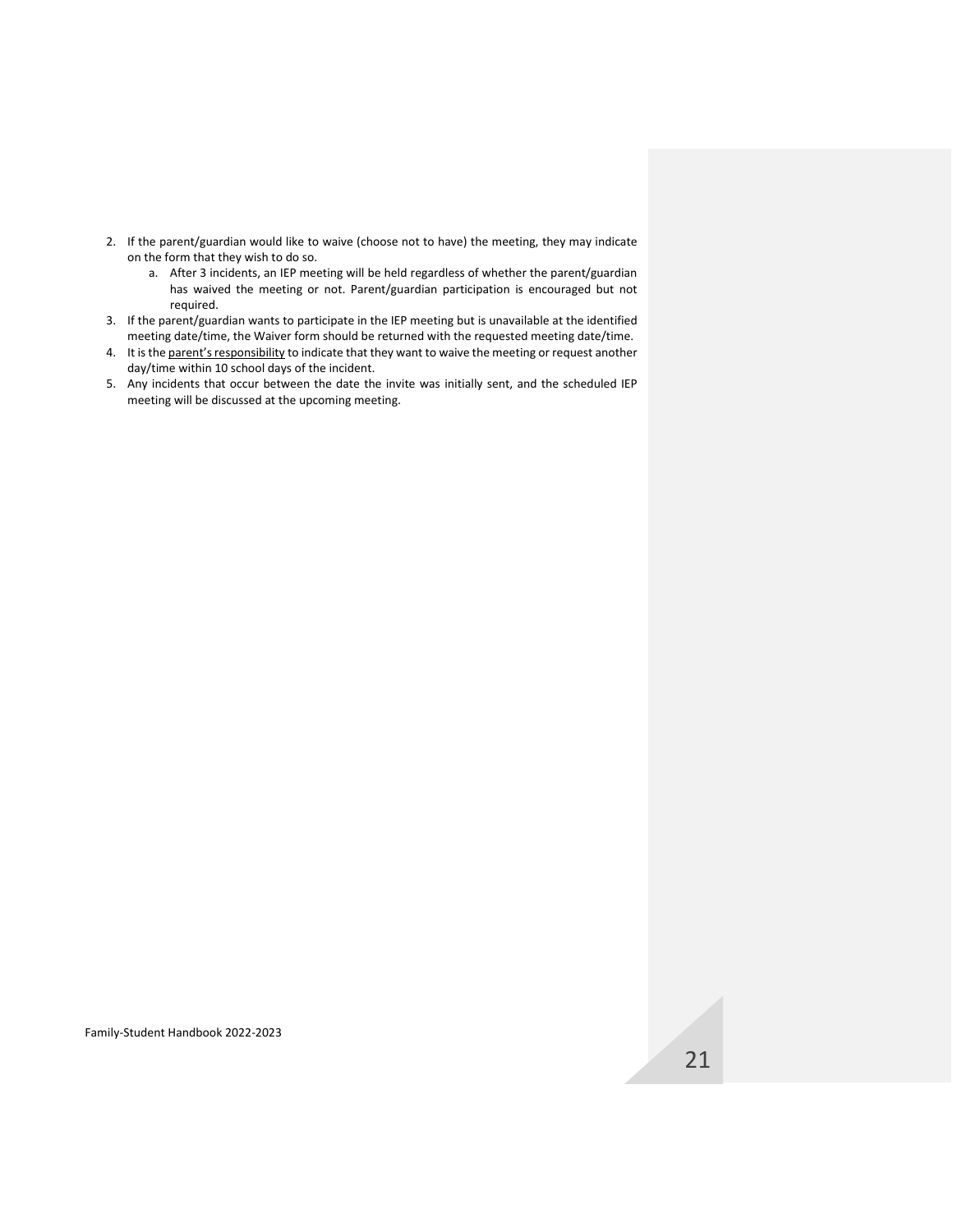# *General Information*

### <span id="page-22-1"></span><span id="page-22-0"></span>**Dress Code**

New Story Schools is committed to maintaining an overall environment conducive to the development and maintenance of positive growth and progress. Student dress must meet community and legal standards of health, safety, and modesty, and may not substantially disrupt the work and discipline of the school.

Any articles of clothing that depict alcohol or other drug abuse (beer advertisements, etc.), inappropriate sexual material, vulgarity, or graphic violence are prohibited at New Story Schools. Also prohibited are any articles of clothing that deride or denigrate others. These include hats, shirts, buttons, etc. Students are also expected to cover their bodies appropriately. This means no half shirts, excessively short pants or skirts, or shredded jeans.

If students are inadequately attired, they will be referred to a school Administrator for further action and/or consequences. If students come to school wearing a prohibited item, they will be directed to reverse it or conceal it by any New Story Schools staff observing them. If students refuse to cooperate, they will be directed to an Administrator to resolve the conflict. Any questions regarding "appropriateness" will be determined by the Administrator onsite.

Any repetition of these behaviors will also result in contact with parents or referral representatives to further resolve the matter.

### <span id="page-22-2"></span>**Clothing/Hygiene**

Parents/guardians should send a set of clothing to New Story Schools in a labeled bag so that clean/dry clothing is available in the event a change of clothing is required. In the case that the student is known to have incontinence events, the parent/guardian should send adequate replacement clothes in the event they are needed, and to replace them as they are used.

Parents/guardians are also required to provide any necessary personal care hygiene items such as soap, shampoo, sanitary wipes, diapers, toothbrush, toothpaste, deodorant, pull-ups or sanitary pads that the student may require. It is requested that students carry a book bag large enough to carry a folder and a change of clothing to facilitate the transport of items to/from the school and home.

#### <span id="page-22-3"></span>**Lunch**

If lunch is not provided at your school location, each student must bring their lunch to school. Lunch may be eaten in a designated lunchroom (when available) or in a classroom. Self-sufficiency will be encouraged, so parents/guardians are requested to keep this in mind when packing the student's lunch. If a spoon or fork is needed for the student's lunch these should be included. Some heating of food is possible but New Story Schools has limited microwave usage. Students should include an ice pack in their lunch bag to ensure safe storage of cold items.

**If the student arrives without their lunch, the parent/guardian will be called to bring lunch to the student. There are no food services in the building unless otherwise specified by school administrators.**

Lunch is an important time in the day, not only for eating but also for socialization. Students are expected to sit quietly at the table and to eat their lunch within a reasonable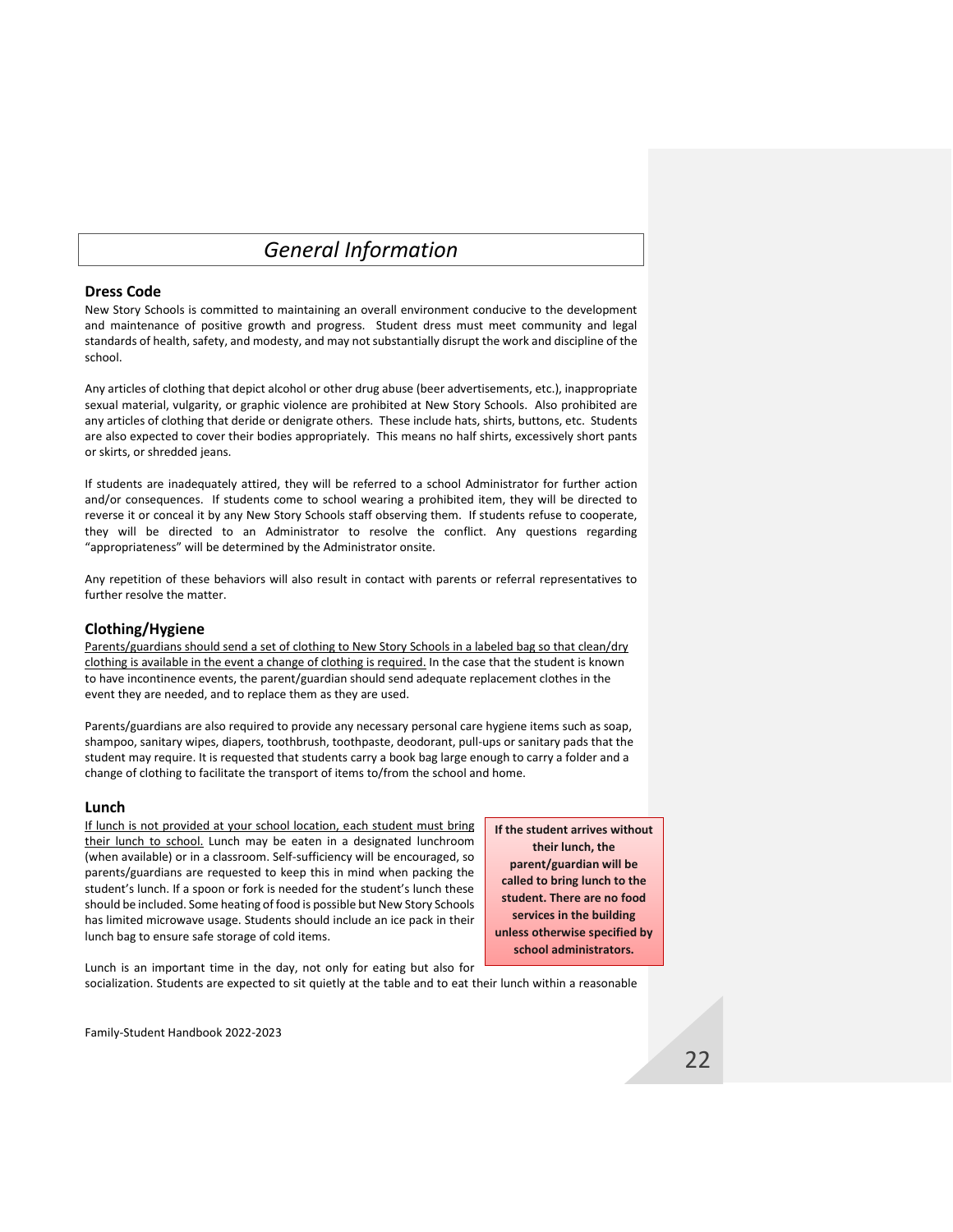period of time. Food may not be thrown, and students are to clean up their area after they have finished eating. Fighting is not permitted under any conditions or for any reason in the lunchroom.

#### <span id="page-23-0"></span>**Student Valuables**

Money or valuables should be left at home. Each student is responsible for their personal property. Watches, rings, and other jewelry items should be worn with discretion since they can become lost and/or become the object of behavior issues. Toys should be left at home unless they are part of a homework assignment or behavioral program. If previously prohibited electronics or cell phones are seen on school property, they will be confiscated, and a parent or guardian will be responsible to come to the school to get the device(s). Anything not claimed at the end of the school year will be donated. New Story Schools is not responsible for the loss, theft, or damage to personal property brought to school.

#### <span id="page-23-1"></span>**Homework**

Homework is any work assigned by the teacher to be completed by the student outside of the regular classroom without the immediate and direct supervision of the teacher. It is the student's responsibility to bring the completed homework assignment to class on time. Parents/guardians are encouraged to support their student in completing homework assignments.

Homework will be assigned on a limited basis in the early grades, with increasing homework as the student gets older/more capable. It is requested that parents/guardians develop a daily routine and establish a set place in the home for homework to be completed. Taking an interest in your student's homework helps reinforce the importance of completing their homework. Completion of homework on time is also a great way to help build self-esteem.

#### <span id="page-23-2"></span>**Field Trips**

Field trips are integral to the school curriculum. Teachers/Administrators are responsible for planning and preparing relevant trips that are conducive to the learning process. Field trips may be scheduled to locations that enhance and reinforce classroom studies. Some students will be involved in Community Based Instruction (CBI). All students participating in field trips must have a permission slip signed by a parent/guardian for each field trip taken. If a student is involved in a regularly scheduled CBI program one permission slip will cover all aspects of the program.

#### <span id="page-23-3"></span>**Transportation**

New Story Schools expects that your local home school district, upon agreeing to place your child in New Story Schools, will provide transportation to and from school. However, it is the parent/guardian's responsibility to make those arrangements with the local home school district. It is also the parent/guardian's responsibility to communicate any necessary changes to the student's daily transportation. New Story Schools is not responsible for providing transportation to and from school, nor is it responsible to provide transportation to after-school programs or day care.

#### <span id="page-23-4"></span>**Student Driving**

New Story Schools prohibits all students from independently driving to and/or from school premises. Students are also prohibited from parking any vehicle on New Story Schools property.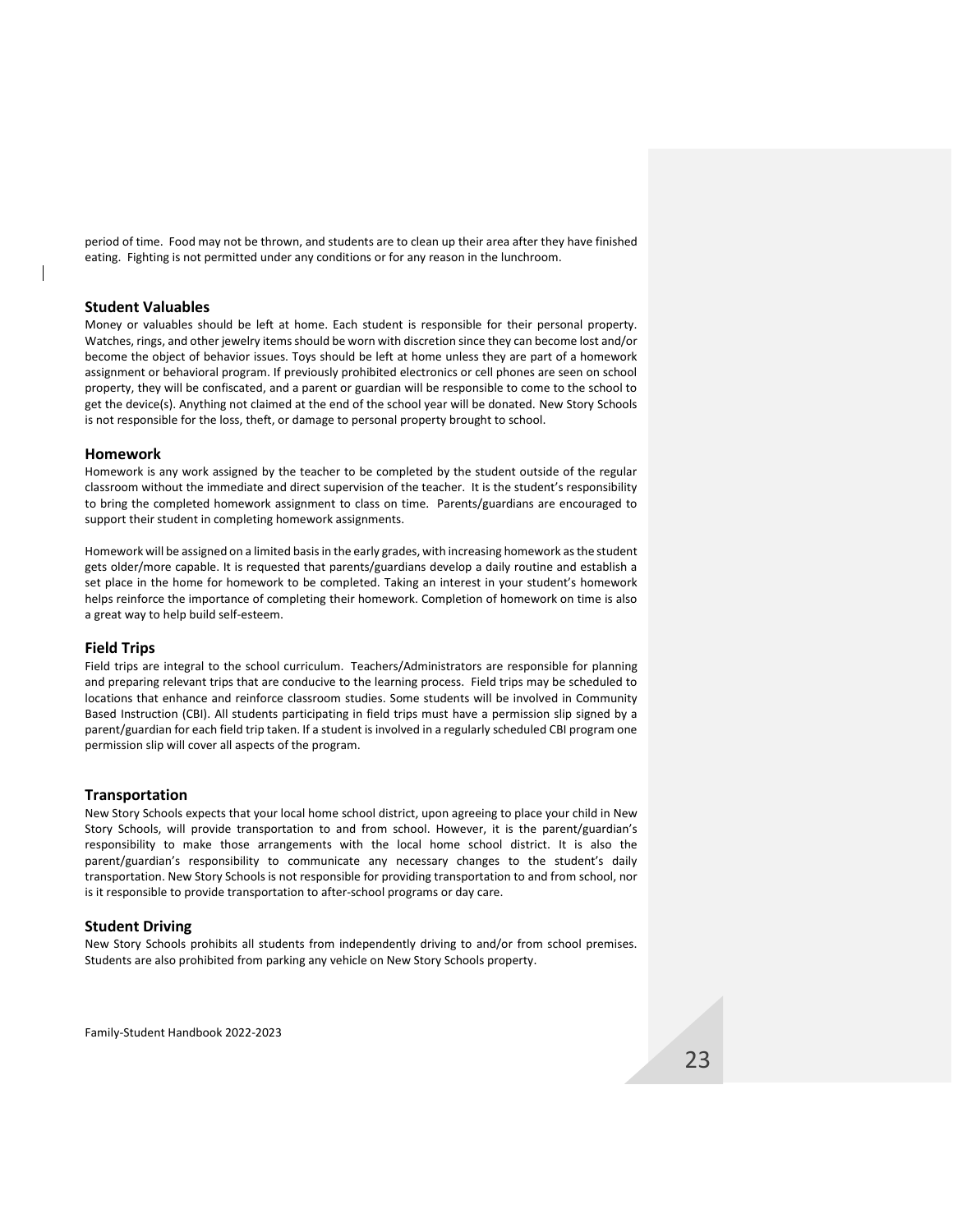### <span id="page-24-0"></span>**Walking to School**

Any occasion when a parent/guardian would like to permit or discontinue their student walking to or from a New Story Schools building requires written permission. Please contact your New Story Schools Administrator for a copy of this permission form.

### <span id="page-24-1"></span>**Custody Information**

If court-determined custody is in effect, the Director must be provided with a copy of the custody order to place in the student's file. This will enable the school to maintain a neutral position, ensure the safety of the student, and avoid embarrassment for both parent/guardian and student. Custody information will be kept confidential.

## <span id="page-24-2"></span>**Student Pick-Up**

All parents/guardians must provide the following information on a form provided by New Story Schools:

- **1.** Name, address, phone numbers, and relationship to student of ALL individuals to whom the student may be released. **This information should be updated as necessary throughout the school year.**
- **2.** Name, address, and relationship to student of ALL individuals to whom the student may *NOT* be released. Court documentation (court order, PFA, or other legal documentation) must be attached to this form if a student is not to be released to a parent/guardian. The school cannot withhold a student from a parent/guardian unless proper court documentation is presented to the Director.
- 3. A signature on the document signifies that you agree with the content on the form and that the student may be released to any of the individuals identified.

No student will be permitted to leave the facility throughout the day, other than regularly scheduled school transportation, without the required information. All parents/guardians should fill out the required form even if the student rides a school bus in the event of an early dismissal or other emergency.

> **The parent/guardian is ultimately responsible to ensure that their student is picked up at the end of the day. It is the prerogative of the New Story Schools staff to make the final decision as to whether a student is exhibiting escalated behaviors that make placing him/her on the bus a safety issue for other passengers or the driver. (Escalated behaviors include any behavior that is considered at-risk behavior for self, others, or the bus driver).**

## <span id="page-24-3"></span>**Failure to Pick Up a Student**

In the event a student is unable or unwilling to be transported by van or bus provided by the student's school district, a parent/guardian will be contacted to pick up the student. It is a parent/guardian's responsibility to pick up their student or arrange for an emergency contact to pick up the student within a timely manner prior to the end of business that day. If the parent(s)/guardian(s) and emergency contacts are unable to be reached or cannot pick up the student, local law enforcement may be contacted and will be informed that the student has no lawful custodian present at the time of school closure. If the parent or any other authorized individual is still unable to be located, local law enforcement may release the student to Child Protective Services.

Family-Student Handbook 2022-2023

**Commented [SG1]:** This is another one that comes up frequently and was just discussed on the school safety callis uber an option and if not, is the school van and employee driving the only other option if parents cannot/will not pick up?

**Commented [NP2R1]:** Not all sites have school vans and I'm not certain about an uber. Schools should issue the failure to pick up a student letter when a student is picked up after school hours and this should be reviewed with the parent. Law enforcement is usually very helpful in these situations.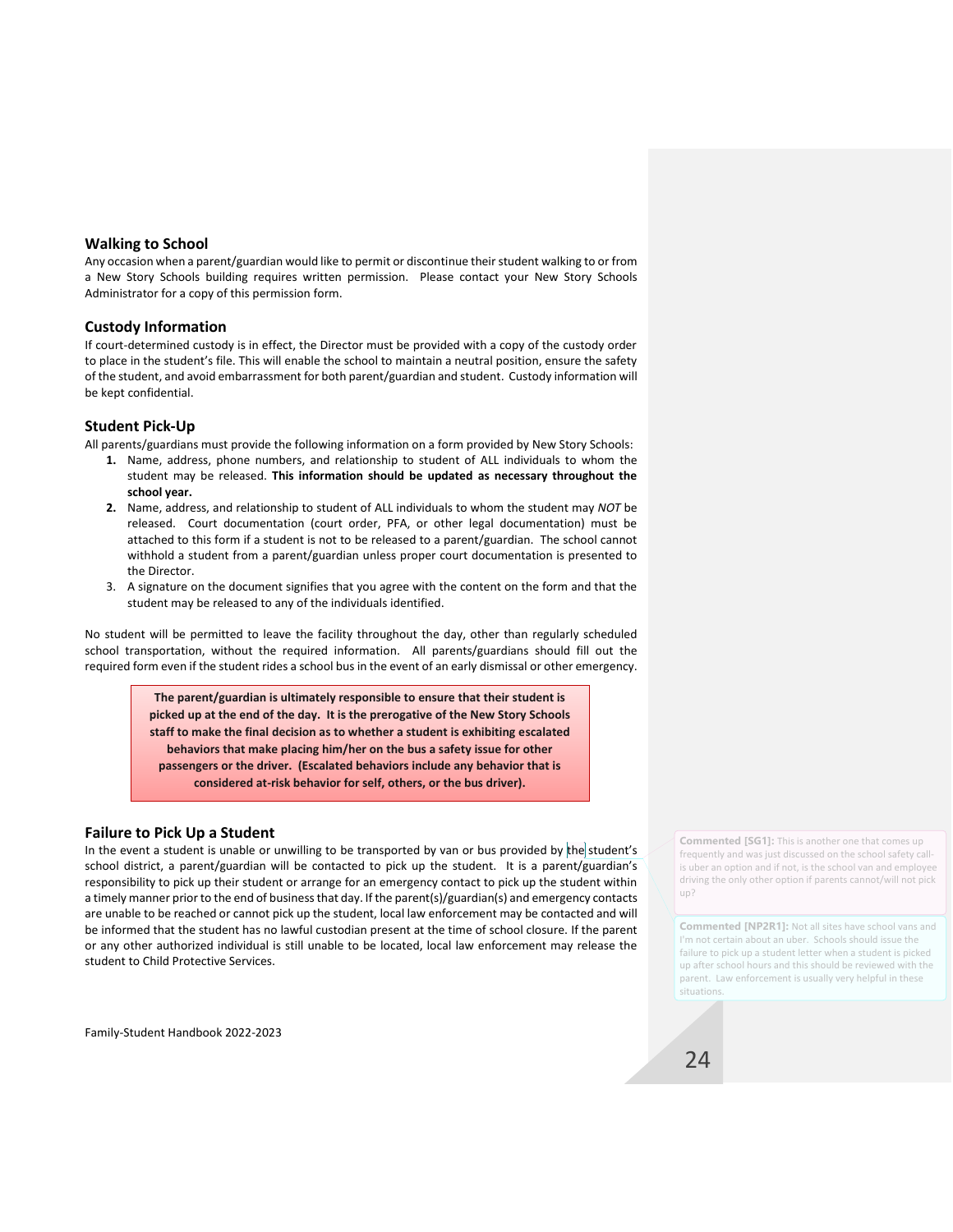Uncooperative behavior by the parent(s)/guardian(s) shall be considered potential basis for suspension of the student and/or recommendation for expulsion on the grounds that New Story Schools cannot maintain the safety of the student.

#### <span id="page-25-0"></span>**Student Records**

New Story Schools maintains complete and accurate records for each student enrolled. These records will include information on behavioral goals, academic goals, and other activities. Records will be kept current and available for inspection during regular school hours by authorized individuals. Records will not be made available to any other person or agency without the written permission of the parents/guardians.

All required registration documents must be completed and on file at New Story Schools when the student enters for their first day of school. This includes, but is not limited to, all past school records, Medical Examinations forms, immunization records, and Emergency Contact information.

If a student leaves New Story Schools, their records and health information will be released to the parent or guardian. If records are to be released to any other party or school, a signed release must be completed by the parent or guardian and approved by the Director. A copy of the records will be kept on file for 7 years after the student's 21<sup>st</sup> birthday, after which point records will be destroyed.

#### <span id="page-25-1"></span>**Individual Education Plans (IEP)**

New Story Schools follows the Individualized Education Plan (IEP) process, including required forms, as outlined and approved by the Pennsylvania Department of Education. IEP's will be conducted annually, or more frequently as determined necessary by the IEP team members. Parents/guardians may visit the PA Department of Education website to view IEP materials and guidelines. Alternate IEP forms or reformatting of IEP forms will not be permitted.

Therapy services ordered as part of the IEP are the responsibility of the local home school district unless the necessary therapist(s) are available in New Story Schools. The New Story Schools staff will communicate with parents/guardians regarding what services are available in the school and will collaborate with the local home school district regarding therapy needs.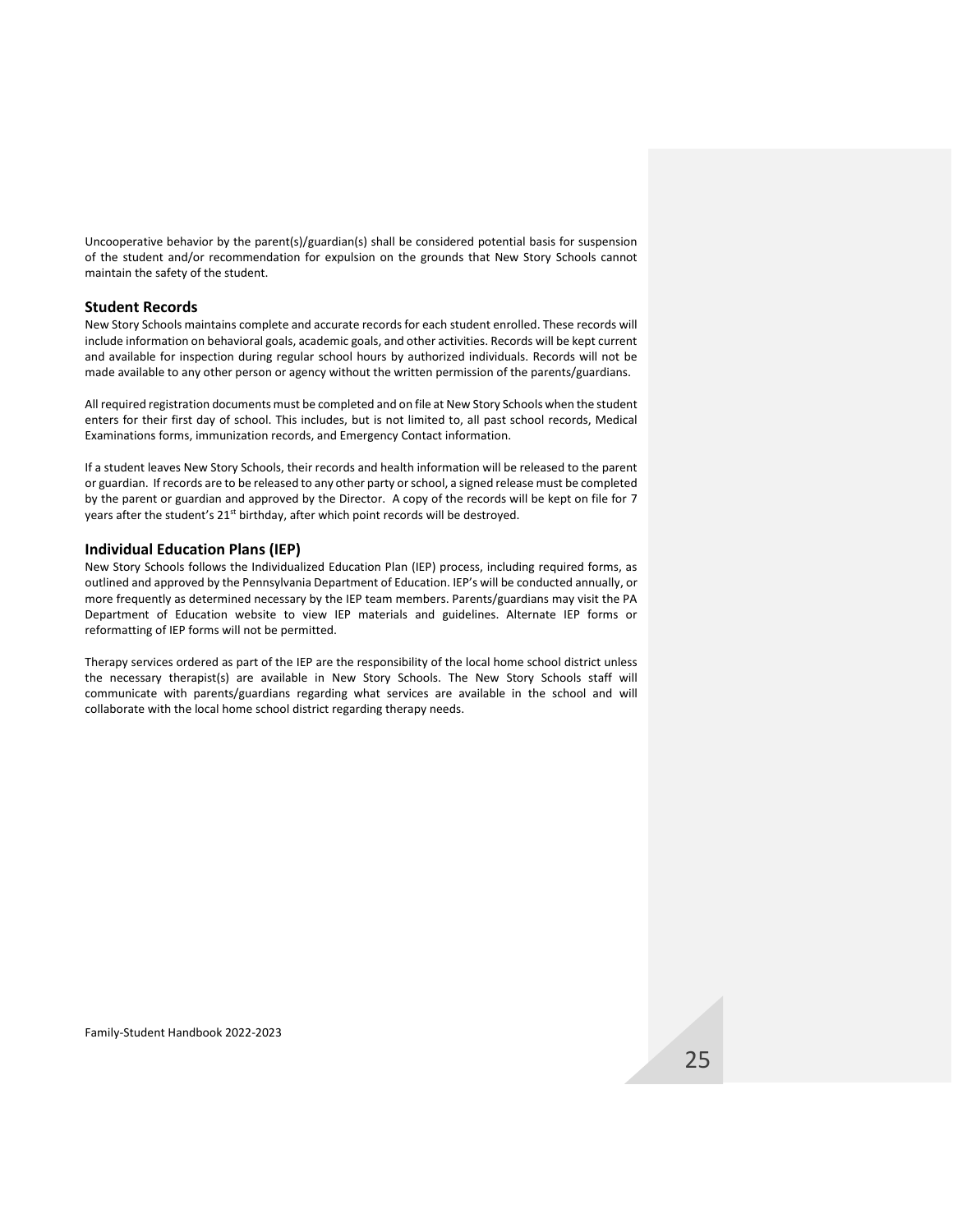# *Communication*

### <span id="page-26-1"></span><span id="page-26-0"></span>**PowerSchool Family Access**

PowerSchool is the Student Information System (SIS) currently used to store each student's educational record and special education documentation. Family Access is a feature of the SIS that is available for parents/guardians (as of November 2022) to stay in touch with their students' progress and keep open lines of communication with school staff. Parents/guardians can log in to this portal to view and complete forms for their student(s), view the school calendar, see grades and report cards, and submit changes to contact information.

Any questions regarding logins to this portal should be directed to a school director or administrator.

### <span id="page-26-2"></span>**SchoolMessenger**

New Story Schools uses SchoolMessenger to communicate quickly and efficiently with students and their families. By providing up-to-date contact information to school administrators, parents/guardians can opt into text alerts, emails, and phone calls from the school. Subscription to these alerts can be changed at any time should the parent/guardian decide they no longer want to receive them.

### <span id="page-26-3"></span>**Change of Address/Telephone Number**

At the start of the school year, parents/guardians will be requested to provide current addresses and telephone numbers for each student enrolled. Maintaining updated information throughout the school year is very important for all students enrolled in New Story Schools. Updates to the student's information and parent/guardian contact details can be provided via phone call, email, or in-person to school

administrators. Parents/guardians may also make these changes in the Student Info tab of the PowerSchool Family Access portal. **Parents/guardians are requested to notify the school and appropriate transportation service providers immediately in the event of a change of address or telephone number that occurs during the school year.**

**NOTIFY THE SCHOOL DISTRICT AND TRANSPORTATION OF ANY CHANGES WITH CONTACT INFORMATION.** 

## <span id="page-26-4"></span>**Progress Reports**

All students enrolled in New Story Schools will receive a performance report on a quarterly basis. Progress reports may be sent home with the student, posted in the PowerSchool Family Access portal, or mailed directly to the Parent/guardians. Performance reports will be discussed with parents during parent/teacher conferences or other team meetings. Parents/guardians may contact the teacher with questions regarding a student's performance report.

## <span id="page-26-5"></span>**Parent-Teacher Conferences**

Parent-teacher conferences will be held intermittently and may take place in the school or by telephone. The student's teacher will advise parents/guardians regarding scheduling parent-teacher conferences or the need for other types of communication. At any time, parents/guardians may request a parent-teacher conference to discuss issues of concern.